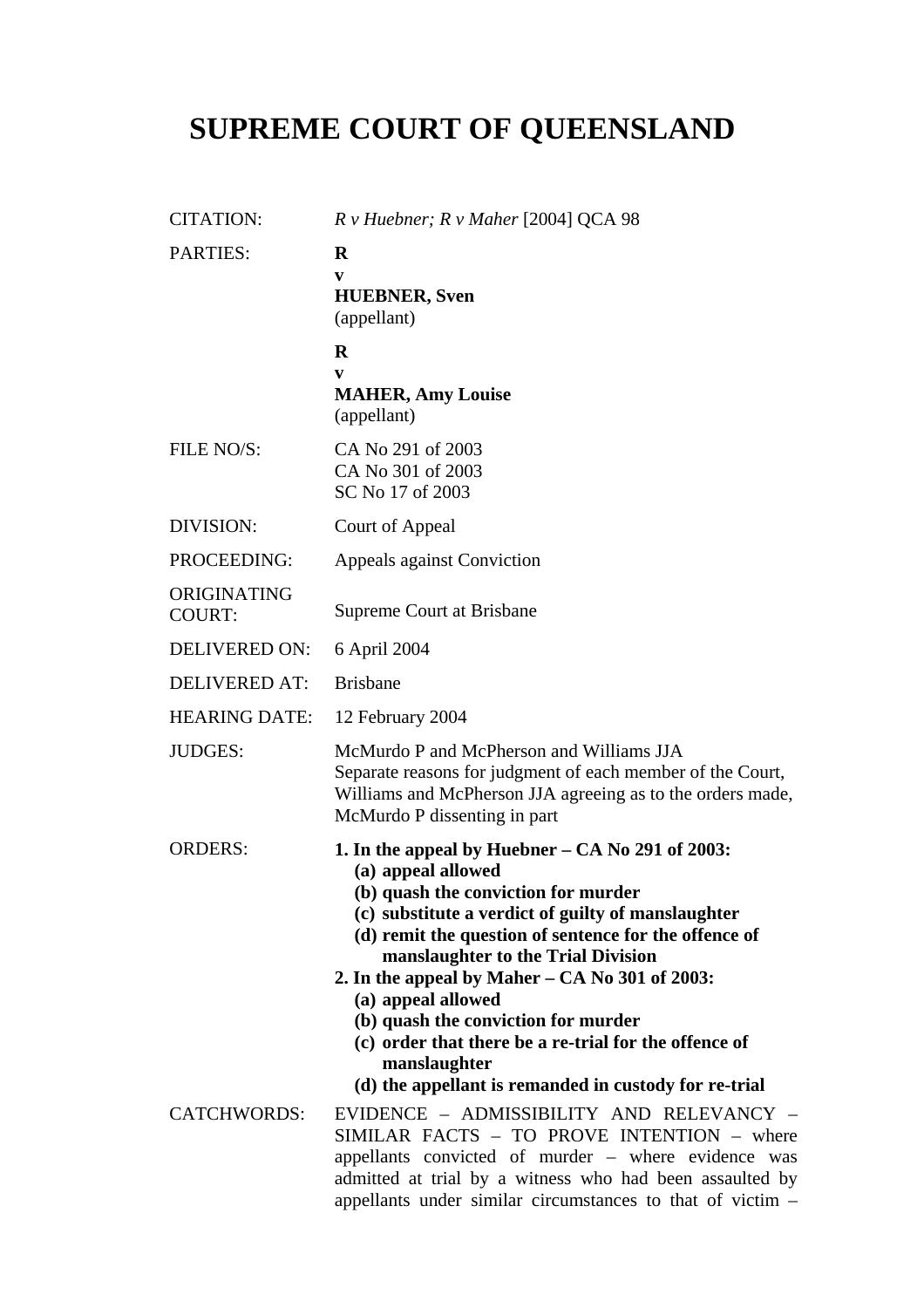where learned trial judge in summing-up indicated that evidence could be used to prove intent – whether evidence admissible – whether evidence probative of motive or intent with respect to killing of victim – whether learned trial judge gave adequate warning as to the limited use that could be made of similar fact evidence

CRIMINAL LAW – APPEAL AND NEW TRIAL AND INQUIRY AFTER CONVICTION – APPEAL AND NEW TRIAL – PARTICULAR GROUNDS – MISDIRECTION AND NON-DIRECTION – WHERE GROUNDS FOR INTERFERENCE WITH VERDICT – PARTICULAR CASES – WHERE APPEAL ALLOWED – whether learned trial judge's comments in relation to the evidence in his summing-up were speculative – whether verdicts unsafe and unsatisfactory – whether re-trial for murder should be ordered

*BRS v R* (1997) 191 CLR 275, cited *Gipp v R* (1998) 194 CLR 106, cited *Pfennig v R* (1995) 182 CLR 461, applied *R v O'Keefe* [2000] 1 Qd R 564; [1999] QCA 50; CA No 332 of 1998, 5 March 1999, cited *R v Olney* [1996] 1 Qd R 187, distinguished

COUNSEL: P J Callaghan for the appellant in CA No 291 of 2003 B W Walker SC, with F H Martin, for the appellant in CA No 301 of 2003 A J Rafter SC for the respondent SOLICITORS: Legal Aid Queensland for the appellant in CA No 291 of 2003 Ryan & Bosscher for the appellant in CA No 301 of 2003

Director of Public Prosecutions (Queensland) for the respondent

[1] **McMURDO P:** I have benefited from reading the reasons for judgment of Williams JA in which the facts and issues are set out. I will only repeat or add to these where needed to explain my own reasons for agreeing with Williams JA that in Huebner's case the appeal should be allowed and the conviction for murder quashed and an acquittal directed; a verdict of guilty of manslaughter should be substituted and the matter remitted to the primary judge for sentence. In Maher's case I have reached a different conclusion to Williams JA: in my view, her appeal should be allowed, her conviction for murder quashed and an acquittal directed on both murder and manslaughter.

## **Melissa Gazsik's evidence**

[2] The evidence of Melissa Gazsik is central to the prosecution case and to all grounds of appeal and for that reason I will refer to it in some detail. She knew each appellant from university where they were all students and had a particularly close relationship with Huebner. In May 2000, she was upset at recently breaking up with her boyfriend and was stressed about her approaching university examinations. Huebner told her that he and Maher had a surprise planned to cheer her up and so they arranged that when she finished lectures at 3.00pm on 29 May she would go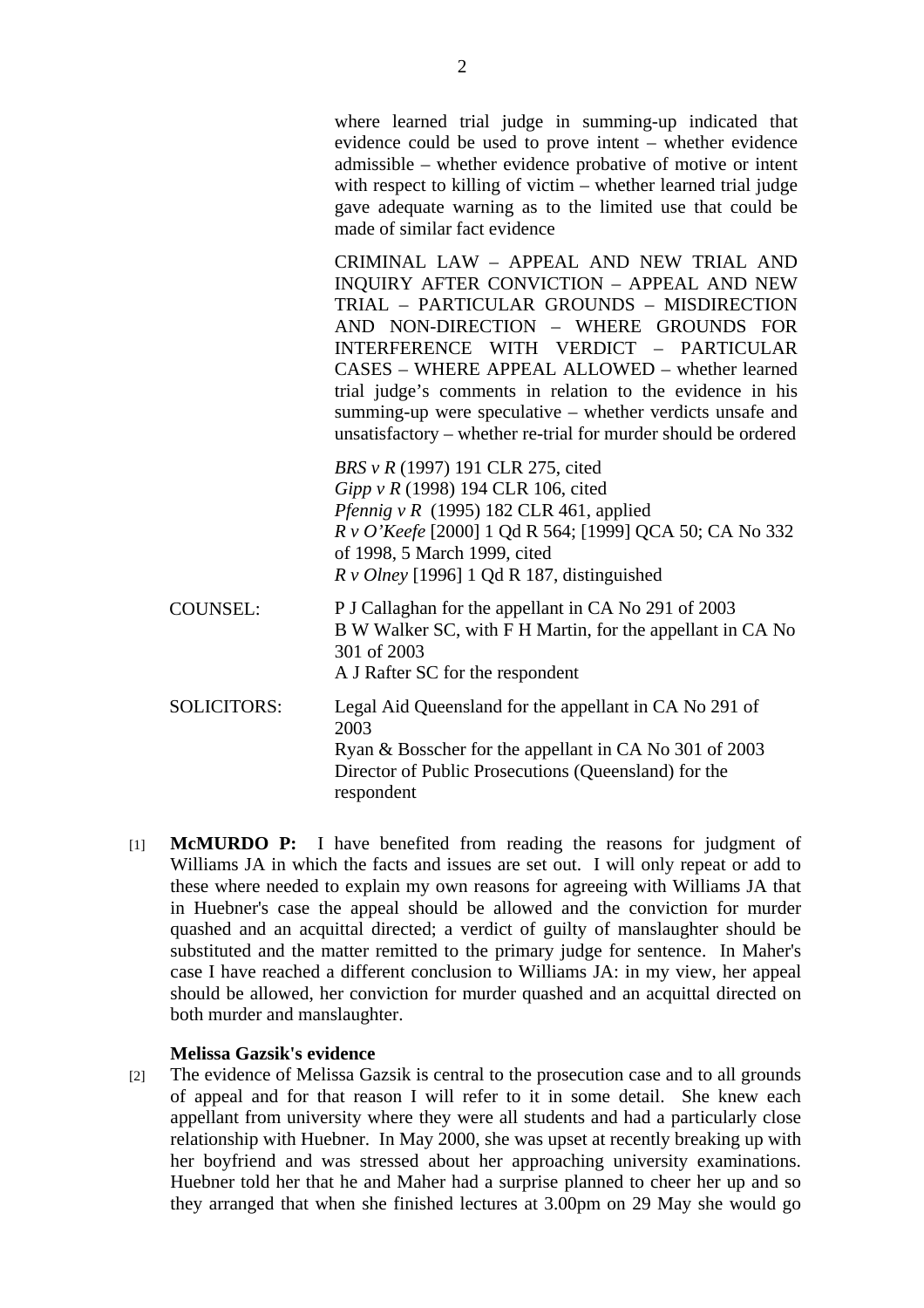with Huebner on his motorbike to meet Amy for the surprise. He drove her to a parkland area near Birkdale, arriving there at about 3.30 pm.

- [3] Maher gave her a hug. Huebner immediately grabbed her from behind, put his arm around her in a headlock and started to apply pressure to her throat. She was a little scared and said, "Look, Sven, this isn't funny. Stop it." He increased the pressure on her neck. She struggled, punched his leg with her right hand, and tried to free herself but he was much stronger. She thought she scratched his face and pulled off his necklace in her continued struggle. She lost her balance and fell down amongst some gum tree roots where she cut her face. Huebner straddled her from behind and again applied pressure using his thumb and forefinger on either side of her pharynx. She continued to struggle and kicked him with her legs to get out of his grip and roll away; he continued to apply pressure to her throat; sometimes she struggled out of his pressure grip and was able to breathe. Huebner asked Maher to come over and help him by sitting on Ms Gazsik's legs. Maher did not immediately assist Huebner but eventually came over and sat on Ms Gazsik's legs as he requested. Huebner again placed his thumb and forefinger on either side of Ms Gazsik's windpipe and was cutting off her air supply. During the struggle the one thing Ms Gazsik clearly remembered was Huebner saying, "Why won't she die?" whilst he held her throat. In cross-examination she said that she was sure he used these words rather than "Why won't she go out?" but agreed that at the committal proceedings she conceded the possibility that he used those words; she then conceded that, because of the circumstances, her memory may not be accurate and it was possible Huebner did say "Why won't she go out?"
- [4] When she could struggle no longer, she was unable to breathe and passed out for an unknown time. She regained consciousness and she coughed up a little bit of blood. Huebner had his hand on her windpipe but was not applying pressure; he and Maher were still sitting on her legs. Huebner said something like, "Oh well, this is useless." Maher went to a backpack and removed two velcro straps whilst Huebner continued to sit on and restrain Ms Gazsik. Huebner made her kneel in front of a gum tree and told her to put her hands behind her back. He secured her wrists and elbows with the velcro strap and said to Maher something like, "See, velcro works better than knots or ropes."
- [5] At some point, Huebner gagged her by placing a plastic bag or bags tied to form a golf-sized ball inside her mouth and securing this with another piece of unknown material tied around her mouth. She was then unable to breathe other than through her nose. Maher brought back two velcro strips and bound her legs at the shins or ankles and around her thighs. Huebner, with the help of Maher, then picked her up and carried her to the other side of the gum tree where they laid her down, facing away from the tree. Huebner said something to the effect of, "Lie there and be quiet and don't struggle." She tried to ask Maher for help but could not make herself understood because of the gag. Maher joked around, saying, "I can't understand what you're saying, Melissa, don't bother" and then later, "Look, just lie there and be quiet and do what he says and you'll be alright." She lay on the ground for a time and saw Huebner and Maher look through her bag and purse, including her credit cards; they commented, "Well, we can't use this" and "This will be very useful."
- [6] It was now quite dark. She was unsure how long she remained in this position but it could have been about 45 minutes. She recalled them discussing how Maher could go to the toilet and that they consumed snacks and drinks. Her arms became very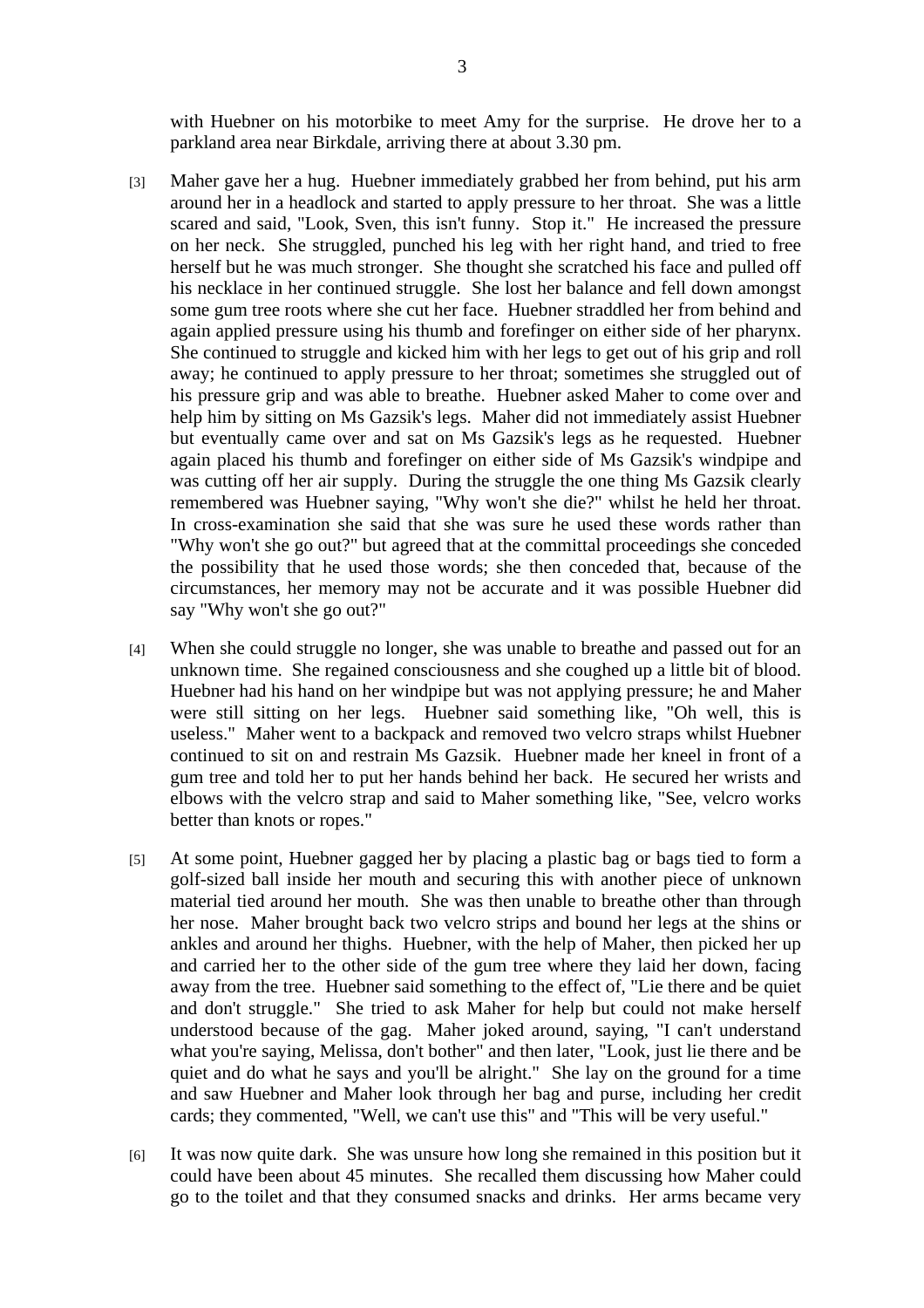sore from the bindings and she was shivering from cold and shock. She communicated this to Huebner who removed the bindings, telling her to keep her arms behind her back. Later, Huebner and Maher both put their jackets on her and then lay on her to warm her.

- [7] They then removed the bonds from her legs and assisted her to another area five metres away where there was a white sheet on the ground and a rope strung up between two trees about a metre off the ground. Huebner made her sit facing away from the rope and attempted to put the noose over her neck. She resisted; he said, "Look, just do what I'll tell you and it will be OK." He put the noose over her neck and she felt tension being placed on the noose. She heard Huebner pull on one of the ropes, saying in a stern but not raised voice something to the effect of, "These ropes are attached to pulleys. If I pull them tighter, you'll die. So don't try to run away or scream or do anything like that." She decided to comply. Maher was not more than half a metre away, just sitting and watching; she was close enough to hear the conversation. In essence, he said, "If you try to run away or if you try to scream, I'll pull this tighter." In cross-examination, she said that although Huebner tightened the noose a little, it was not tight enough to make her experience any pain or discomfort.
- [8] The gag was removed from her mouth not long after the noose was placed around her neck. Once the noose was secured and the pulleys tightened a little, Huebner offered her orange juice from the backpack. She was concerned that they were trying to poison her, so Maher took the container from Huebner and drank some first. Ms Gazsik then drank a little juice. After what seemed like 15 or 20 minutes, Huebner said, "We love you. We didn't really want to do this to you … we wanted to show you to get your priorities right. We'll be in deep trouble if you tell anybody what we've done. We love you very much. We wouldn't want to hurt you if it wasn't necessary." Maher put her hand on her legs, stroked her legs as a friend, comforted and hugged her and nodded and agreed with Huebner's statements. Ms Gazsik then broke down and cried and, in her words, confessed her "entire life sins" telling them that she was now a changed woman and had her priorities right; she told them anything they wanted to hear.
- [9] Huebner also put his hand on her leg and comforted her. All three were crying and talking. At one stage Huebner kissed her on the lips. Huebner and Maher comforted, hugged and stroked each other. Huebner asked whether she would like to engage in a threesome but she declined saying, "You did this to show me who I really am and that's not who I really am"; they nodded and accepted this. Maher gave her a yellow teddy bear with "Melissa" embroidered on it together with a card on which was written something to the effect of, "We love you and will always be there for you". They were interrupted by a noise in the bush; Huebner and Maher packed up and all three left the area. She believed Huebner and Maher had no malicious intent but acted out of love or concern for her.
- [10] She originally had arranged for her father to pick her up from Ipswich Railway Station after the "surprise" arranged by Huebner and Maher, planning to catch a train home. She phoned her father from Huebner's house to let him know that Huebner would drive her home. She showered and changed at Huebner's home, all three went to "McDonalds" together and Huebner drove her home. She visited her doctor the next day and he noted bruises and minor injuries consistent with her frightening experience, including petechial lesions around the eyes, which can be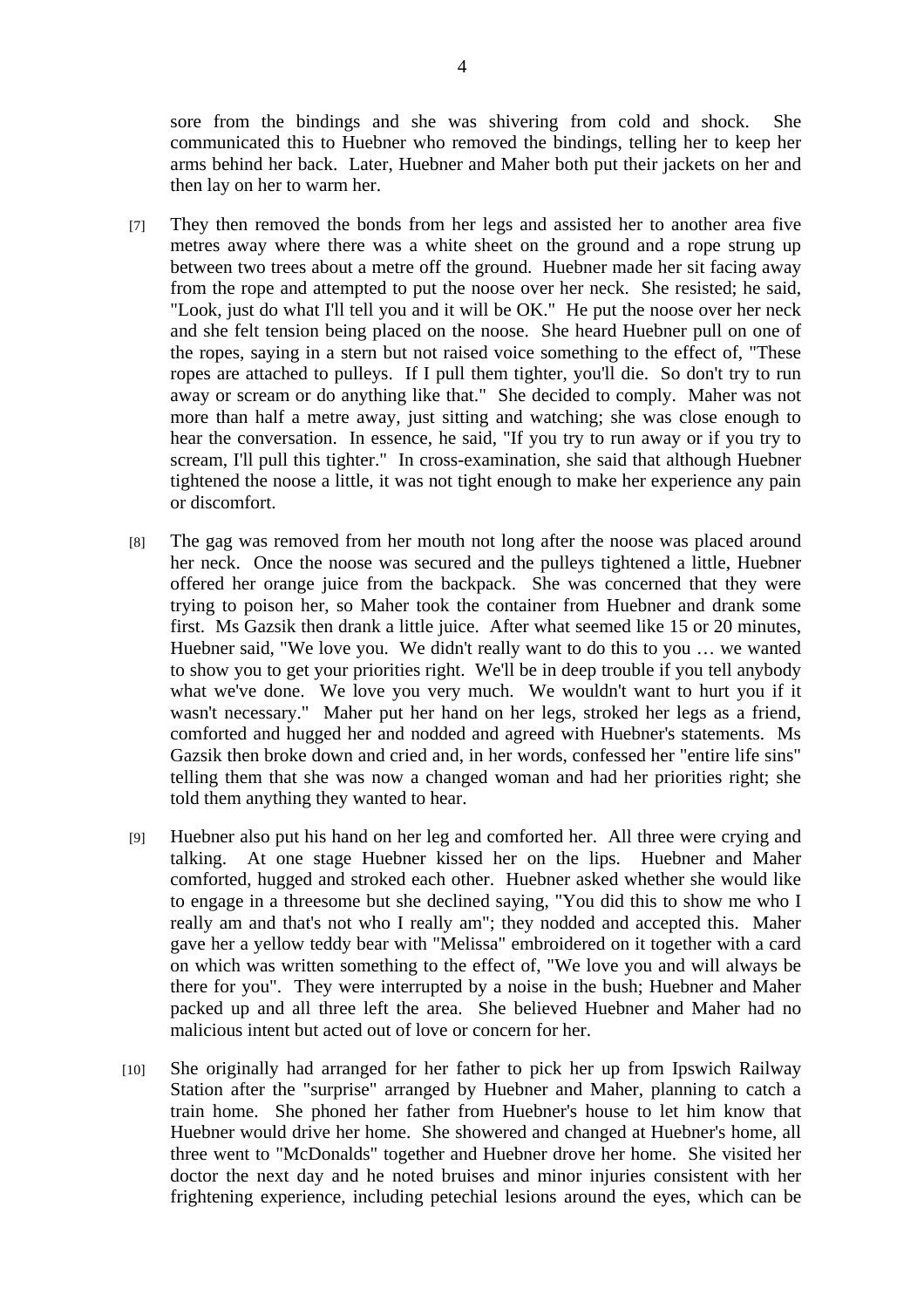associated with asphyxiation or strangulation. She made no complaint to police until 8 January 2002.

## **The other prosecution evidence**

- [11] The learned primary judge identified in his summing-up the circumstantial facts relied upon by the prosecution to establish the case of murder against each appellant. The first was "the evidence of the scream and chase up Murton Avenue late on the Saturday night, the female person being chased carrying a largish piece of white cloth or blanket" and that the only bedding washed by Maher at 107 Murton Avenue was a blue blanket.
- [12] Williams JA has set out the relevant portions of this evidence in his reasons for judgment.<sup>1</sup> This evidence was so divergent, vague and unreliable that it could not be safely concluded that whatever the witnesses heard or saw had any connection with events concerning the appellants and the deceased in or around 107 Murton Avenue on the evening of 18 August or the early hours of 19 August 2001. If this evidence is looked at as one strand in a rope of circumstantial evidence, it is such a thin and frayed strand that it contributes nothing to the strength of the rope; although admissible it had very little persuasive weight and established nothing of significance.
- [13] The second matter referred to in the summing-up is the evidence of Ms Gazsik. The prosecution contended that whilst Ms Gazsik cooperated and so was not seriously hurt, the jury could draw the inference that, in the absence of such cooperation from the deceased, Huebner escalated his violence, killing her. I will deal with this aspect of the evidence more fully later in these reasons when I consider the admissibility of Ms Gazsik's evidence.
- [14] The third fact was the deceased's pre-arranged visit to Huebner at 107 Murton Avenue, Holland Park, that Saturday afternoon drawn from emails between the appellant and the deceased. These emails suggested that the deceased was looking forward to meeting Huebner and participating in "stuff" and that Huebner and the deceased were deliberately vague and secretive in their emails about what constituted "stuff".
- [15] The fourth circumstance was the presence of a small quantity of blood on a rug in the room at 107 Murton Avenue where Huebner's computer was located. This blood was consistent with the blood of the deceased as the major component mixed with Huebner's blood as the minor component. No traces of Maher's blood were located. Maher and Huebner had minor injuries, (scratches and bruises), which may have been caused either in a struggle on 18 August or when bushwalking with the deceased on 15 August.
- [16] The fifth matter relied upon by the prosecution was the conduct of Huebner and Maher in covering their tracks, namely leaving the deceased's vehicle at a shopping centre where she had borrowed a video, with her belongings displayed inside; disposing of the deceased's clothing, jewellery, purse and keys; purchasing chips early on Sunday morning from a service station; brazenly participating with the deceased's family and friends in organised searches as if concerned; Huebner's fabricated and misleading trail in computer files, including an email to the deceased about her sunglasses when he knew that she was dead; Huebner and Maher's

 $\frac{1}{1}$ 

His honour's reasons paras [69] to [77]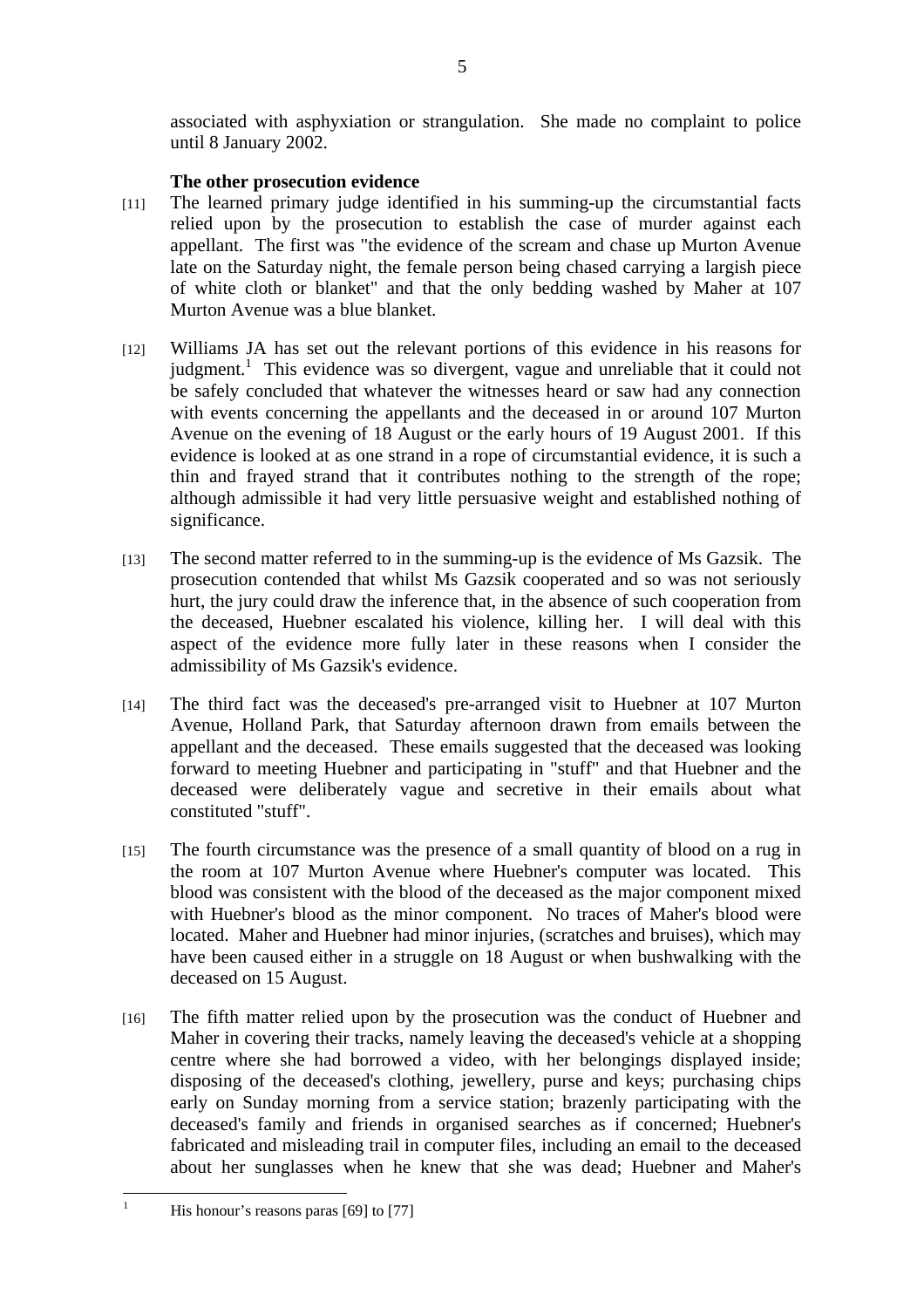carefree participation in a Sunday lunch and their later attendance at a memorial service for the deceased. The falseness of this behaviour and of statements to police was established when Huebner pleaded guilty to manslaughter and later gave evidence accepting his responsibility for the death.

- [17] In relation to Maher, additional facts relied upon were Maher's assistance of Huebner in Ms Gazsik's account and Maher's statement to police that Huebner passionately kissed the deceased in the computer room which, the prosecution contended, triggered a jealous response in Maher, causing her to assist Huebner in the murder.
- [18] The learned primary judge told the jury that the prosecution contention was that the aggregation of those circumstances had the result that the only inference reasonably open in Huebner's case was that when he killed the deceased, as he admitted, he intended to kill her or to do her some grievous bodily harm. The prosecution contention in respect of Maher was that those circumstances established that the only inference reasonably open was that she also caused the death of, or assisted Huebner in killing, the deceased with that intent.
- [19] In terms of s 8 of the *Criminal Code*, his Honour told the jury that they could only convict the appellants of murder on this basis if they were satisfied that Maher and Huebner formed a common intention to prosecute an unlawful purpose together, for example, an unlawful attack on the deceased or to deprive her of her liberty, then if murder, (killing with an intention to kill or do grievous bodily harm), was likely to be committed as a result of carrying out that plan, the appellants were guilty of murder. If the jury were not satisfied that murder was the likely or probable result of carrying out the plan in its original or escalating form as appreciated by Maher and Huebner but that a killing was, then they could convict only of manslaughter.
- [20] Other relevant evidence was that the deceased was a fit and healthy young woman and the evidence did not suggest she died from natural causes. Like Ms Gazsik, she knew Huebner and Maher from university where they were all students and she had a very close platonic relationship with Huebner. She visited the appellants' residence on the evening of 18 August by an arrangement easily ascertainable from her emails and they were the last people to have seen her alive. According to the appellants, she had a blue blanket over her whilst watching TV at their place; Maher later washed the blanket. The deceased's naked body was found in bushland in the Mackenzie area on 17 November 2001 in such a decomposed state that it was impossible for pathologists to determine the cause of death. Knotted rope and two pieces of plastic wrap, more like heat shrink wrap used to wrap cartons than domestic cling wrap, were found nearby. For present purposes, I will treat Huebner's evidence exculpating Maher from all involvement in the killing as rejected by the jury.

## **Was Ms Gazsik's evidence admissible?**

[21] Ms Gazsik's evidence was propensity evidence and such evidence is not ordinarily admissible in a criminal trial unless it is so probative or cogent that, if accepted, it bears no reasonable explanation other than inculpating the accused in the charged offence; it must be so objectively improbable that the evidence has some innocent explanation that there is no reasonable view of it other than as supporting an inference that the accused is guilty of the charged offence. If there is a rational or reasonable view of the evidence that is consistent with the innocence of the accused,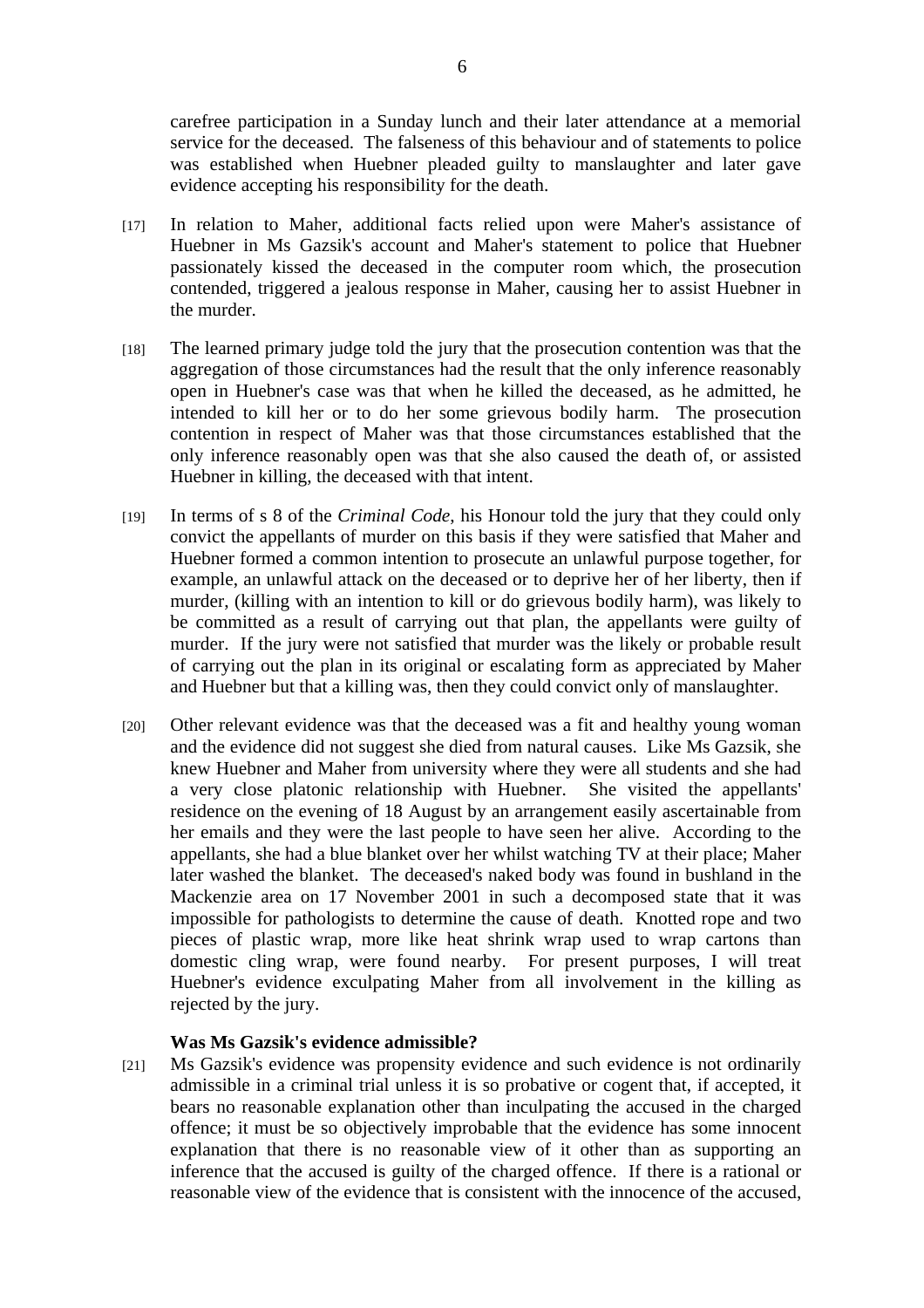then the evidence should not be admitted because its probative force will not outweigh its prejudicial effect: *Pfennig v R*<sup>2</sup> The application of these principles to factual situations is often, as here, difficult.

- [22] In pleading not guilty to murder, the appellants put every element of that crime in issue,<sup>3</sup> including whether each appellant was responsible for the act or acts causing the death and whether each appellant intended to kill the deceased at the time of doing that act. The prosecution case was that the only murderous intention was to kill or do grievous bodily harm,<sup>4</sup> not any of the extended intentions defined in s 302(1)(b)-(e) *Criminal Code*. The prosecution also relied on s 7 and s 8 *Criminal Code*.
- [23] There are three bases on which Ms Gazsik's evidence was said to be admissible. The first is that, in combination with other evidence, it provides a convincing explanation as to how the deceased met her death in the company of the appellants, the last people to see her alive, and identifies the appellant Huebner as her killer. Ms Gazsik's evidence described an occasion 15 months before the deceased's death when Huebner, with some limited assistance from Maher, forced Ms Gazsik who, like the deceased, was a fellow university student and particularly friendly with Huebner, to participate in violent conduct involving the use of a rope and plastic. Such dangerous conduct had the potential to cause Ms Gazsik serious injury or death.
- [24] There were obvious differences between the Gazsik episode and whatever occurred between the appellants and the deceased. The email evidence suggests that something unusual, slightly clandestine and pleasurable was contemplated by the deceased and Huebner when she visited the Murton Avenue home, whereas in Ms Gaszik's case the events were a complete and unpleasant surprise to her. A major and obvious difference between the events described in evidence by Ms Gazsik and the episode with the deceased is that Ms Gazsik was released without any serious physical injuries whilst the deceased died as a result. Those differences do not mean that Ms Gazsik's evidence was inadmissible if it otherwise met the stringent test for admissibility laid down in *Pfennig*: cf, for example, the facts in *Pfennig* and *R v McGrane*. 5
- [25] Ms Gazsik's evidence was, despite these differences, compelling enough in its striking similarities to the known facts surrounding the deceased's death to be admissible as a piece of probative and persuasive circumstantial evidence identifying in context Huebner as the killer. Ms Gazsik's evidence, combined with the evidence of opportunity, the mix of Huebner's and the deceased's blood at the house, his subsequent dishonest conduct and statements, and the finding of rope and plastic near the body in bushland, convincingly supported the conclusion that the only rational view of Ms Gazsik's evidence was that Huebner was responsible for the deceased's death, and that she did not die in some unconnected way.
- [26] The prosecution contends that Ms Gazsik's evidence was also admissible as showing the relationship between Maher and Huebner relevant to the question of Maher's aiding Huebner or perhaps her involvement in a plan with him under s 8

 $\frac{1}{2}$ (1995) 182 CLR 461, Mason CJ, Deane, Dawson JJ at 481-483.

<sup>3</sup> <sup>3</sup> *R v Sims* [1946] KB 531, 539

<sup>&</sup>lt;sup>4</sup> Section 302(1)(a) *Criminal Code*.

<sup>[2002]</sup> QCA 173; CA No 1 of 2002, 17 May 2002.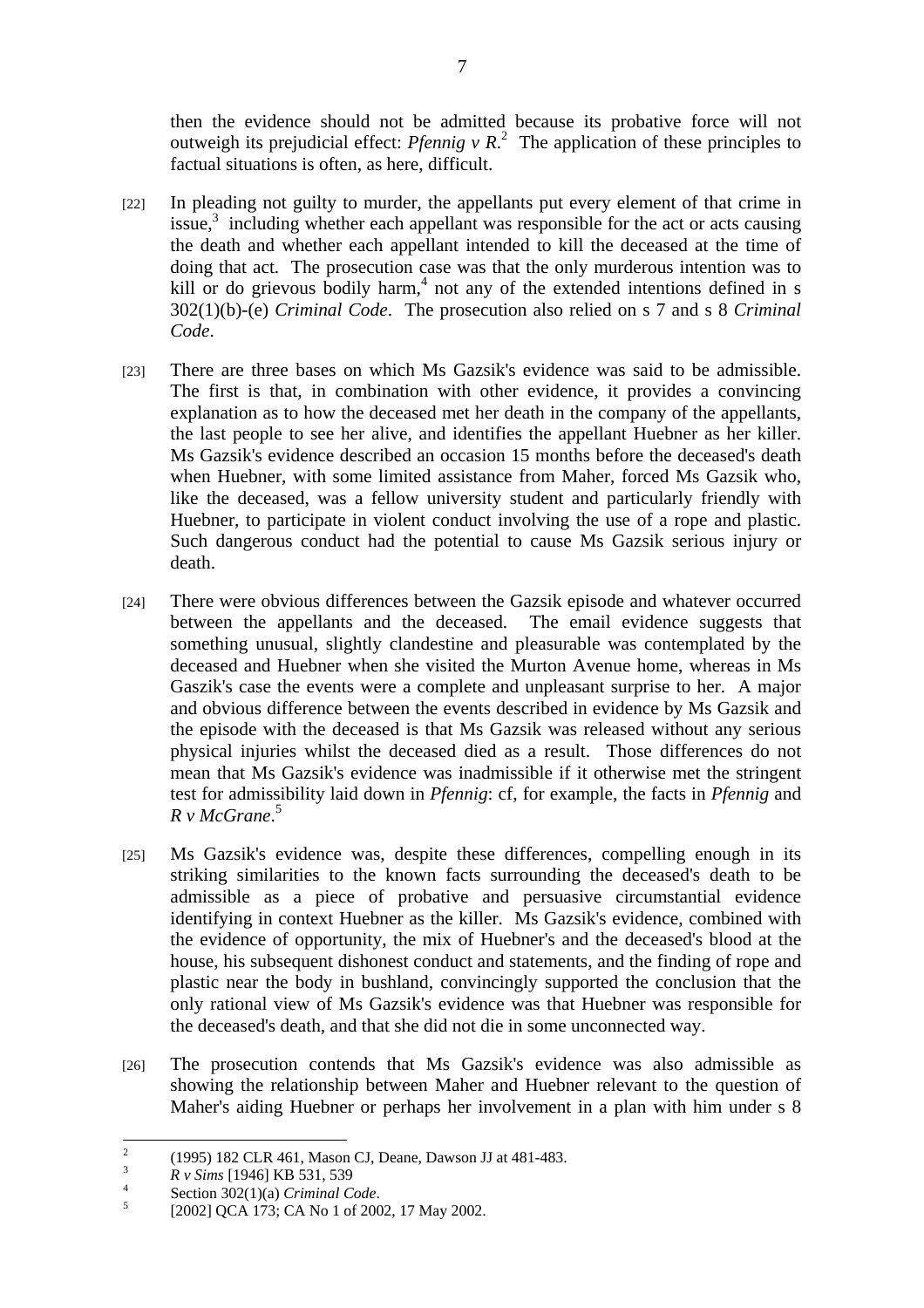*Criminal Code*. Relationship evidence is often led to show the relationship between the victim and the accused, even if such evidence is also propensity evidence. Evidence of this type requires a careful warning to the jury as to its limited relevance and use. Evidence of the relationship between two or more accused is in a quite different category and where such evidence is propensity evidence it will only be admissible if it meets the *Pfennig* test. It follows that Ms Gazsik's evidence will only be admissible on this basis if the only reasonable view of all the evidence against her is such as to exclude any rational view of Ms Gazsik's evidence consistent with innocence.

- [27] The evidence of opportunity without more is not compelling; there is no evidence Maher was actually present when Huebner did the dangerous act or acts leading to the deceased's death, let alone that she assisted him or planned with him the attack; she admitted to police only some consensual wrestling, tickling and "general mucking around" and nothing in Huebner's testimony implicated her. Whilst she and Maher were always to surprise Ms Gazsik, the email arrangements seem only to have been between the deceased and Huebner, and did not involve Maher. Unlike Huebner's, her blood was not found at 107 Murton Avenue and her minor injuries were as consistent with occurring on the bush walk on 15 August as on 18 August in a struggle with the deceased.
- [28] Her subsequent dishonest conduct and statements and her assistance to Huebner in disposing of the body and evidence are as consistent with the actions of the older Huebner's younger submissive partner<sup>6</sup> helping him after the event as with aiding him in the killing or planning with him an unlawful attack on the deceased. Such dishonest subsequent behaviour and statements are plainly a relevant circumstantial fact in cases of murder; see, for example  $R \vee Ohey^7$ . What was present in *Olney* and absent in Maher's case was the additional evidence of Olney's admission that he had twice struck the deceased with a hard object, with no exculpatory evidence that the deceased had a fragile skull. Provided the jury were warned in accordance with *Edwards v The Queen*<sup>8</sup> and *R v Wehlow*,<sup>9</sup> the jury in *Olney* were clearly entitled to use his subsequent conduct and admissions as evidence of involvement both in the killing and as to murderous intent. Subsequent conduct alone is not, however, normally sufficient to establish murder or manslaughter where there is another plausible explanation for that behaviour.
- [29] The prosecution also emphasised at trial the prospect of Maher's jealous reaction to the passionate kiss between Huebner and the deceased. I cannot see this strengthens the prosecution case; Huebner also kissed Ms Gazsik on the lips and there is no suggestion that affected Maher's subsequent conduct towards Ms Gazsik.
- [30] Ms Gazsik's evidence as to the relationship between the appellants, when combined with all the evidence against Maher, including the finding of the rope and plastic near the body in bushland, opportunity, her subsequent dishonesty and the evidence of the passionate kiss between the deceased and Huebner, does not exclude the reasonable hypothesis that on this occasion Huebner's fatal interaction with the deceased was neither assisted nor planned by Maher. To conclude otherwise is to reason that because she assisted and planned with Huebner in Ms Gazsik's case, she

 $\frac{1}{6}$ He was 32 years old and she had just turned 20 at the date of the killing.

<sup>7</sup> [1996] 1 QdR 187.

<sup>8</sup> (1993) 178 CLR 193, 208.

 $\alpha$ [2001] QCA 193; CA No 210 of 2000, 25 May 2001.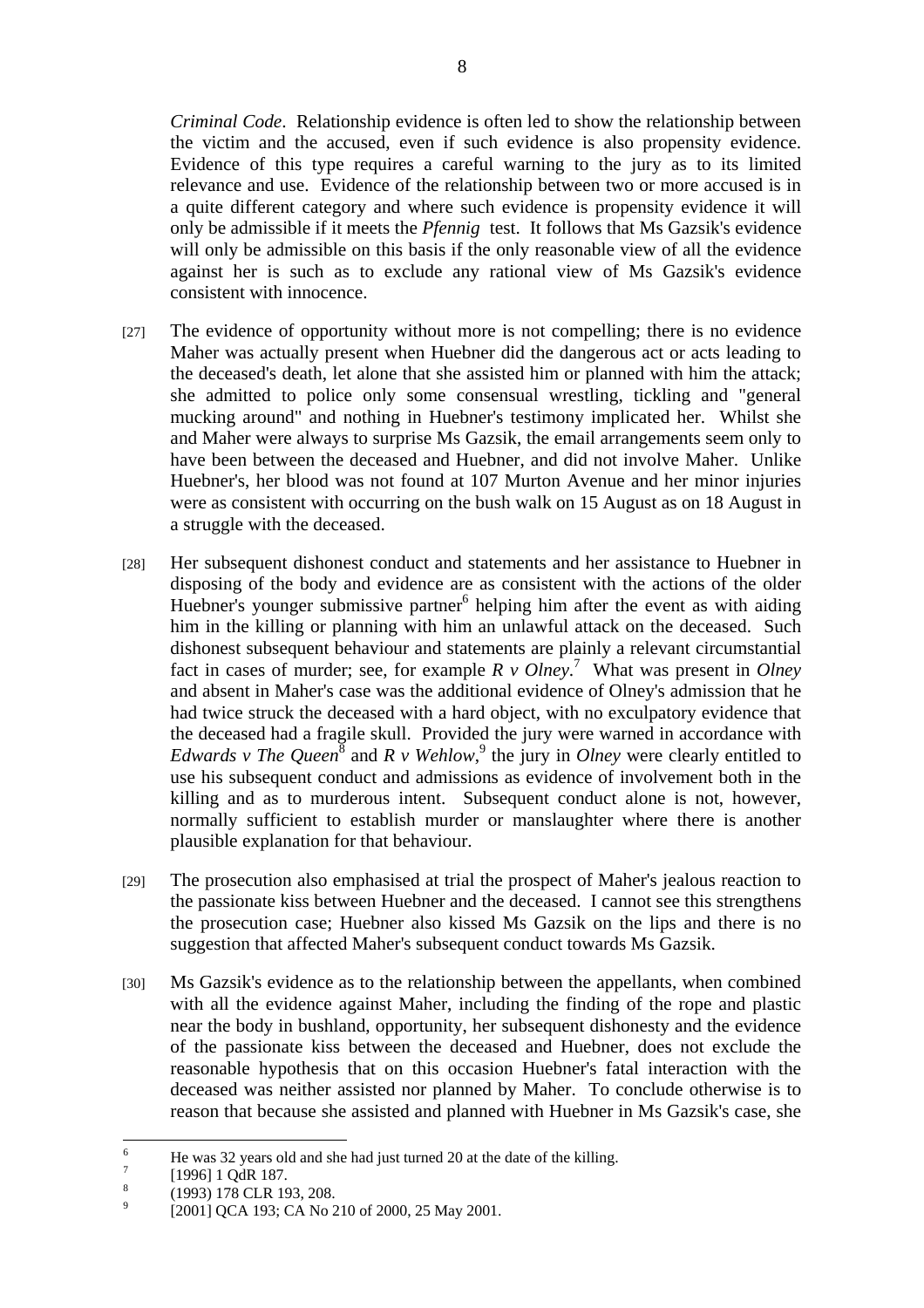must also have done so in this case, the very type of reasoning prohibited by law; there is simply insufficient evidence of her aiding Huebner or planning with him an attack on the deceased to demonstrate her criminal responsibility for the killing and that remains so even when Ms Gazsik's evidence as to Maher's relationship with Huebner is added to that body of evidence. In other words, I am unconvinced that the only rational view of all the evidence, including Ms Gazsik's evidence, was that Maher either assisted in, aided or encouraged Huebner's killing of the deceased, (s 7 *Criminal Code*), or that she was part of some unlawful and dangerous plan with Huebner to attack the deceased, (s 8 *Criminal Code*). The application of *Pfennig* to Ms Gazsik's evidence in Maher's case means that Ms Gazsik's evidence was not admissible to show Maher's relationship with Huebner, relevant to s 7 and s 8 *Criminal Code*.

- [31] The third basis on which the prosecution contends that Ms Gazsik's evidence was admissible was to show an intention to kill or do grievous bodily harm and to negate a claim of death by misadventure. A close look at Ms Gazsik's evidence does not support that contention. Her father knew she was with Maher and Huebner who had a surprise for her; Ms Gazsik, who was best placed to truly comprehend the situation, understood that Maher and Huebner did not have a malicious intent but behaved in this peculiar way to shock her into realising she should not be unhappy and that life was good. They gave her a drink; Huebner did not tighten the noose around her neck to a level of discomfort or pain; they subsequently released her without serious physical injury and presented her with the "Melissa" teddy bear and pre-inscribed card. She said that Huebner made statements suggesting an intention to kill but she expressed some uncertainty about these and, in context, they were finally more consistent with frightening her than with a murderous intention, especially as she was released unharmed and given the pre-selected gift and preinscribed card. The facts suggest that the appellants' intention in Ms Gazsik's case was not to kill or do her grievous bodily harm but to frighten or shock her out of her sadness; it can, then, hardly support an intention to kill or do grievous bodily harm to the deceased.
- [32] The prosecution contends, however, that Ms Gazsik's evidence shows that the appellants' intention was that if Ms Gazsik had not cooperated, Huebner would have killed her with Maher's assistance and that Ms Gazsik's evidence can therefore be used to infer that in this case the deceased did not cooperate and was intentionally killed by Huebner with Maher's assistance or planning. The difficulty with that hypothesis is that Ms Gazsik's evidence remains inadmissible as to intention unless, as explained in *Pfennig*<sup>10</sup> there is no rational view of it, when combined with the other evidence, consistent with the innocence of the accused. As I have explained, the most rational, indeed probable, view of Ms Gazsik's evidence was that the appellants did not intend to kill or do her grievous bodily harm but were trying to shock her out of her unhappiness. In other words, when Ms Gazsik's evidence is combined with the other evidence in the case, the rational possibility that Huebner killed the deceased in a dangerous repetition of the Ms Gazsik-type conduct, this time with the deceased, without any intention to kill or do grievous bodily harm, cannot be excluded. Adopting the *Pfennig* test, Ms Gazsik's evidence was not admissible as evidence of an intention to kill or do grievous bodily harm.

 $10<sup>1</sup>$ Above, 483.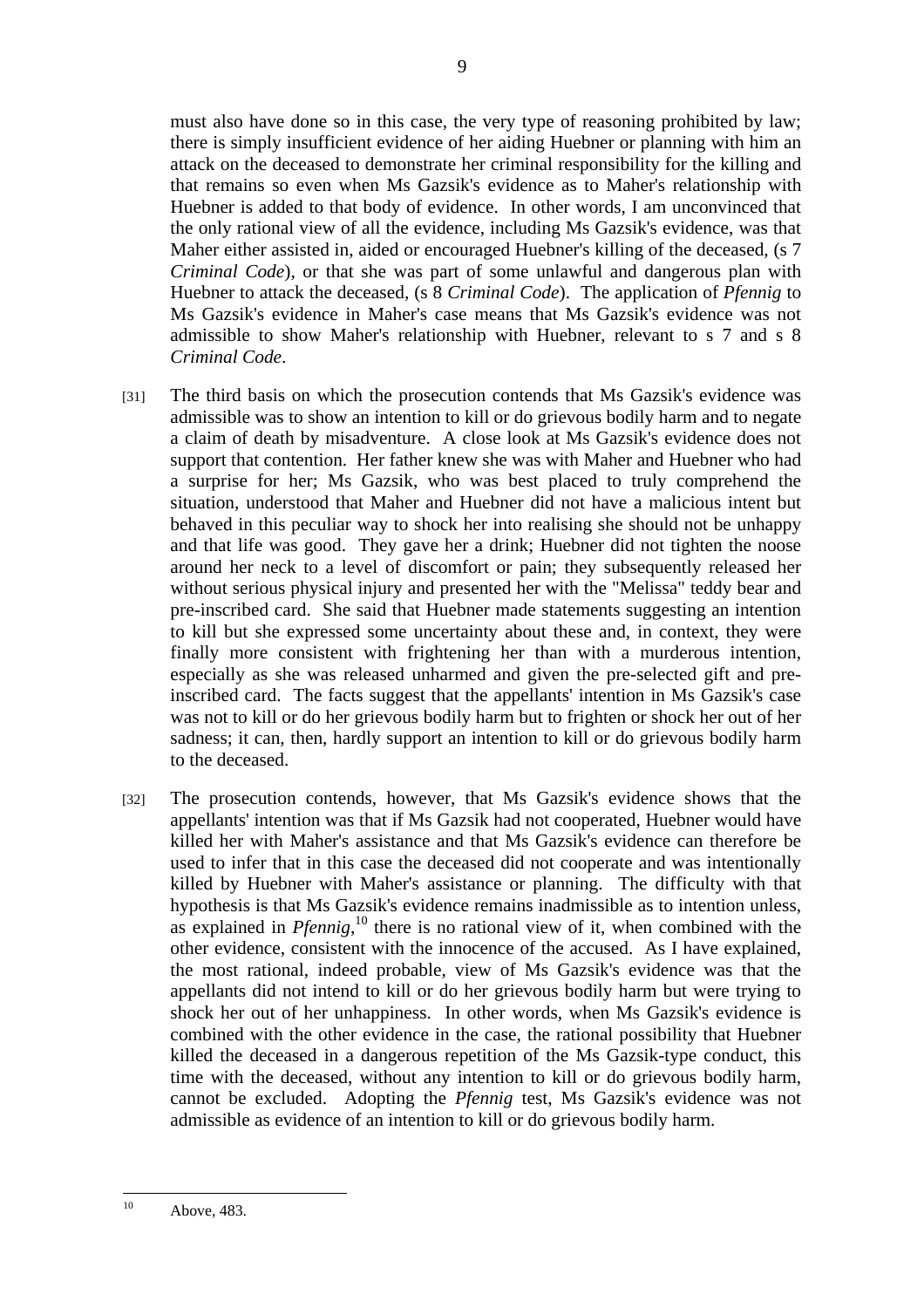- [33] It follows that, in my view, Ms Gazsik's evidence was only admissible on the limited basis of Huebner's disposition on another occasion to forcefully place a female student and close friend in a life threatening situation, involving rope and plastic. This provided an important link in a strong circumstantial case against him of manslaughter and identified him as the killer. The evidence was not admissible to establish an intention to kill or do grievous bodily harm and nor was it admissible against Maher to show that she aided, assisted or encouraged Huebner or was part of an unlawful and dangerous plan with Huebner to attack the deceased. The jury were not directed as to the limited use that could be made of Ms Gazsik's evidence<sup>11</sup> and the absence of that direction is an error of law, itself warranting a new trial in this case. Had that direction been given, it would have highlighted the weakness in the prosecution case on murder against both appellants and in the case of manslaughter against Maher. A review of the admissible evidence does not support the conclusion that the appellants intended to cause death or grievous bodily harm; the prosecution has not excluded the rational possibility, indeed likelihood, that Huebner dealt with the deceased in a dangerous manner and so caused her death, but without intending to do grievous bodily harm or to kill. The admissible evidence does not establish to the requisite standard of proof that Maher aided, assisted or encouraged Huebner nor that they planned an unlawful and potentially dangerous attack on the deceased.
- [34] As a result, the verdicts of guilty of murder in each case are unsafe and unsatisfactory and the appeals must be allowed, the verdicts of murder quashed and verdicts of acquittal of murder entered. Whilst there is a convincing prosecution case against Huebner for manslaughter, the matter is beyond all doubt because he has pleaded guilty to it. In Huebner's case, a verdict of guilty of manslaughter should be substituted and the question of his sentence should be remitted to the Trial Division.
- [35] Maher is in a different category. Huebner has now given an account to the court which does not implicate her in any way. Although a jury would be entitled to reject his evidence, it does not strengthen the prosecution case against her. Because of the limited use to be made of Ms Gazsik's evidence, there is simply no evidence of any s 8 *Criminal Code* plan or s 7 *Criminal Code* assistance on her part. Opportunity and her subsequent dishonest conduct and statements, without more, are not enough to exclude the reasonable hypothesis that her involvement was only subsequent to the death, as the older Huebner's younger submissive partner $^{12}$ helping him only after the unintended killing. The evidence against Maher at its highest is only capable of supporting a very convincing prosecution case for the offence of accessory after the fact to manslaughter, punishable by a maximum term of two years imprisonment (see s 10 and s 544 *Criminal Code*). A conviction for that offence was not open on the indictment presented in this case. I would further direct that in Maher's case a verdict of acquittal be entered for manslaughter. It is a matter for the prosecuting authorities whether, bearing in mind the time she has now spent in custody, they wish to pursue her on any lesser charge.
- [36] I propose the following orders:

 $11$ 11 See *BRS v The Queen* (1997) 191 CLR 275, 305, 329 and *Gipp v the Queen* (1998) 194 CLR 106,  $132.$  132.<br>See fn 6.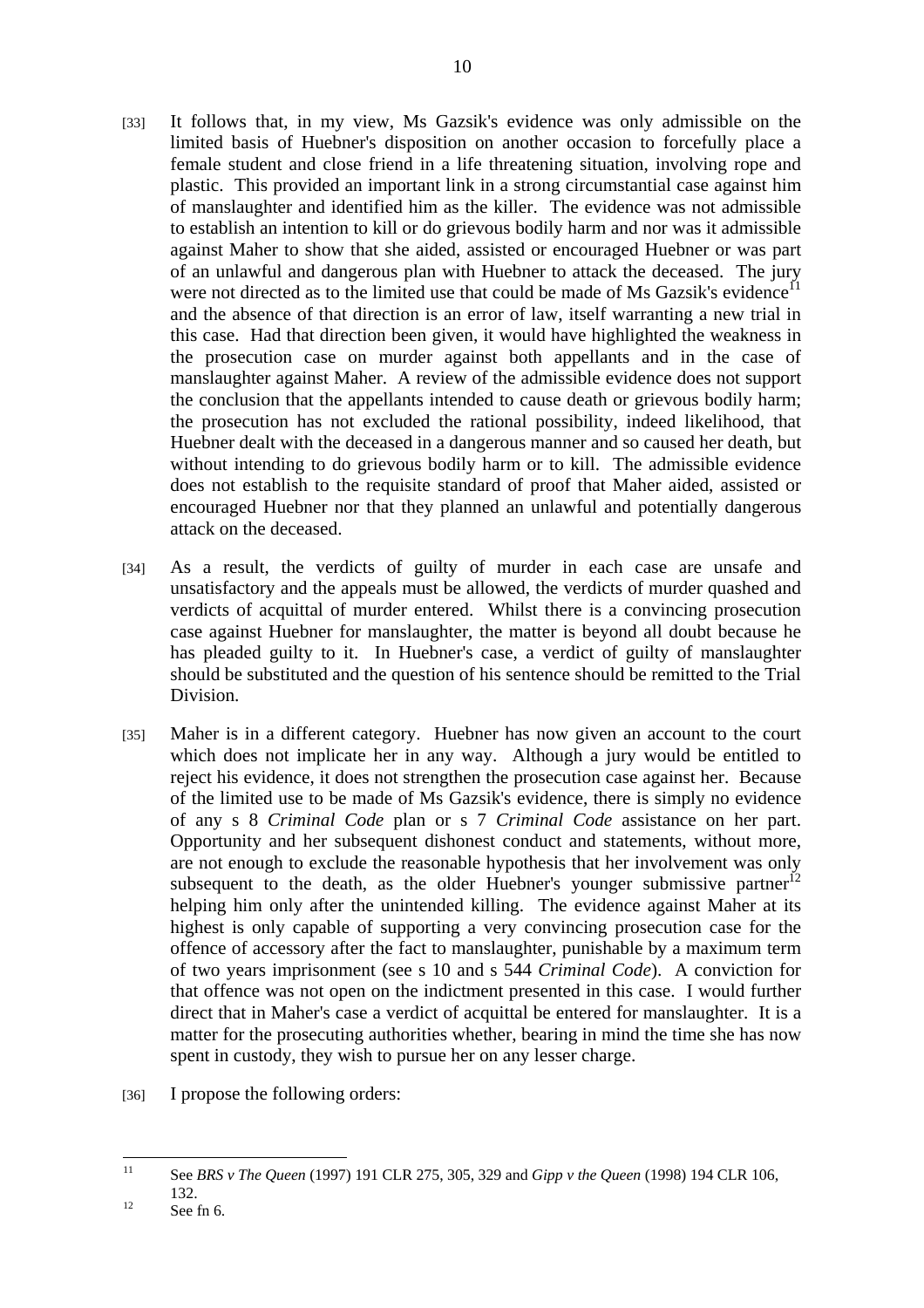1. In Huebner's appeal, CA No 291 of 2003, allow the appeal, quash the conviction, direct a judgment and verdict of acquittal be entered for murder, substitute a verdict of guilty of manslaughter and remit the question of sentence for the offence of manslaughter to the Trial Division.

2. In Maher's appeal, CA No 301 of 2003, allow the appeal, quash the conviction for murder and direct that a judgment and verdict of acquittal be entered for murder and manslaughter.

- [37] **McPHERSON JA:** I agree with what Williams JA has written. The appeals must be allowed to the extent stated in his Honour's reasons.
- [38] There were major gaps in the proof of the Crown case of murder against the two appellants based on the evidence at the trial. The killing of Linda Roberts was sufficiently proved by the appellant Huebner's own testimony. Whatever else the jury might have thought of it, his evidence at the trial established that her death was caused by his agency or instrumentality, and his plea of guilty to manslaughter in Court was a solemn and formal public admission to that effect.
- [39] There was, however, no evidence at all to show that he or, for that matter, the appellant Maher, intended to kill or do grievous bodily harm to the deceased. Even if the Gaszik incident was admissible on that issue (and I agree with Williams JA that it was not), it could show no more than that the appellants had treated Linda Roberts in August 2001 in the same way as they had Ms Melissa Gaszik in May 2000. There is no basis for inferring that on that occasion they meant to kill their victim (which in fact they did not do), and certainly none that is capable of supporting any such inference beyond reasonable doubt.
- [40] It follows that, even if the assumption could be made that something like the same conduct was repeated in August 2001, it cannot be relied on to justify the conclusion that an intention to kill or do grievous bodily harm accompanied the conduct towards Linda Roberts. For the purpose of proving a case of murder against them or either of them, it would not have been sufficient to say that, in the light of their experience with Ms Gaszik, they ought to have known they were taking a risk with her life. It might possibly have made it manslaughter, which Huebner himself admitted by his plea at the trial. It could not have made it murder.
- [41] For that reason among others, the attempt to use s 8 of the Code to convict one or both of the appellants on the murder charge was also fatally flawed. Section 8 is designed to make a person criminally responsible for criminal conduct constituting an offence that someone else has committed or carried out. If both have committed it, there is no occasion to invoke s 8. It is in substance an application or extension to the field of criminal responsibility of the rule of civil law that each partner or participant in a joint action or enterprise is liable for wrongs done by the other while acting within the scope of that enterprise. Before that can happen under s 8, there must first be proof of an "offence", which means conduct which, accompanied if necessary by other requisite circumstances such as a particular state of mind, renders the person doing it liable to punishment: *R v Barlow* (1997) 188 CLR 1, 9. Here, therefore, at least one of the two appellants must have been guilty of murder before the other could be made criminally responsible for it by the operation of s 8. If the Crown failed, as in my opinion it did, to prove a murderous intention against either one of the appellants, neither of them could be made criminally responsible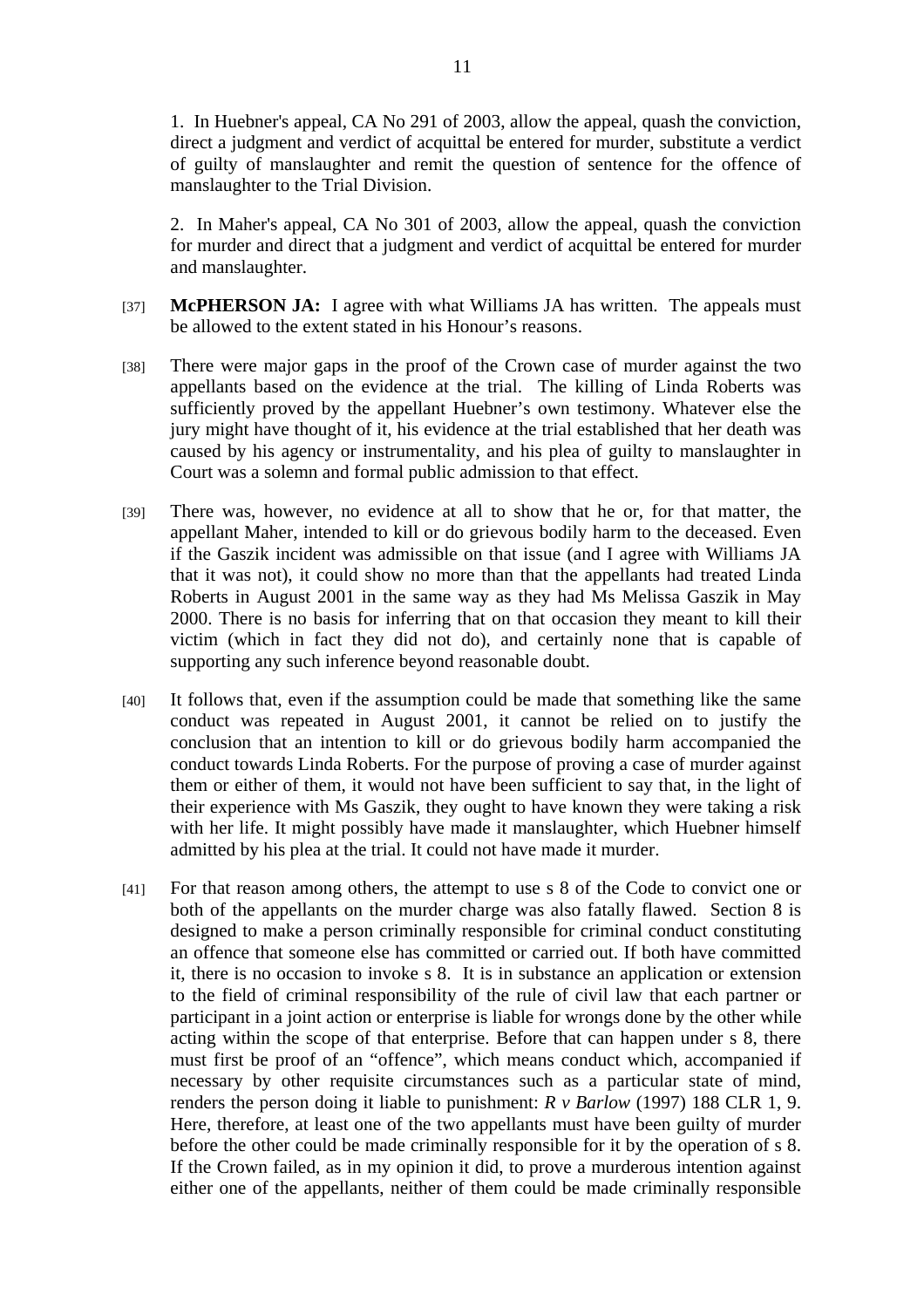under s 8 for murdering the person killed. Expressing it in another way, Maher's criminal responsibility under s 8 for the murder of Linda Roberts depended on proof at the joint trial that Huebner had killed her with the necessary intention. For the reasons already given, the necessary evidence to that effect was lacking.

- [42] The question that remains is whether on the evidence admissible against Maher, it is open to a jury properly instructed to return a verdict of manslaughter against her. To invoke s 8 for this purpose, it would be necessary to prove that she together with Huebner formed a common intention to carry out "an unlawful purpose", and that the death by manslaughter or unlawful killing of Linda Roberts was a probable consequence of carrying it out. The first question is what, consistently with the evidence, that unlawful purpose could have been. It is not enough to say that they intended to deprive her of her liberty; for that, it sufficiently appears, was something she was consenting to. Nor is it permissible to speak of the possibility of "escalating" violence or the like (of which there was no evidence) in the course of carrying out the common intention or plan. If the violence or some such other conduct "escalated" beyond what had been jointly planned or intended, the appellant Maher would not under s 8 bear criminal responsibility for its unplanned and improbable consequences unless she actively participated in engaging in it herself. See *R v Richie* [1998] QCA 188. In that event, s 8 would cease to be relevant.
- [43] The same would, I think, apply to criminal responsibility as a party under s  $7(1)(b)$ or s  $7(1)(c)$  of the Code. In practical terms the only way in which, as I see it, the Crown could, without proving her actual participation in the fatal acts themselves, establish her criminal responsibility for the offence of manslaughter by Huebner is by showing at least that she assisted or enabled him to do an act that caused the victim's death. The direct evidence does not go as far as that.
- [44] I therefore have some hesitation in agreeing that there is evidence against Maher that justifies an order for a new trial on a charge of manslaughter. It may, however, be open to a properly instructed jury to reach such a verdict and to do so beyond reasonable doubt. It would, as Williams JA suggests, be open to the jury to draw inferences about her guilt from her actions after the event in assisting the processes of concealing the killing and diverting subsequent police inquiries away from herself as well as Huebner.
- [45] I agree with the orders proposed for disposing of the appeals.
- [46] **WILLIAMS JA:** After a nine day trial the jury convicted the appellants, Huebner and Maher, of the murder of Linda Roberts. Each has appealed against conviction; essentially each contends that the verdict was unsafe and unsatisfactory, there should have been a ruling of no case to answer (at least on murder), and evidence from the witness Melissa Gaszik was wrongly admitted.
- [47] The deceased Roberts visited the appellants at the home in which they were then residing at 107 Murton Avenue, Holland Park, on the afternoon of Saturday, 18 August 2001. She was not seen alive after that. Until day four of the trial all statements made by each appellant was to the effect that the deceased left that house at about 11.30pm that night, and neither was in any way involved in her death. The naked body of the deceased was found in bushland at Mackenzie on 17 November 2001; it was badly decomposed and nearby was a rope noose and some plastic. The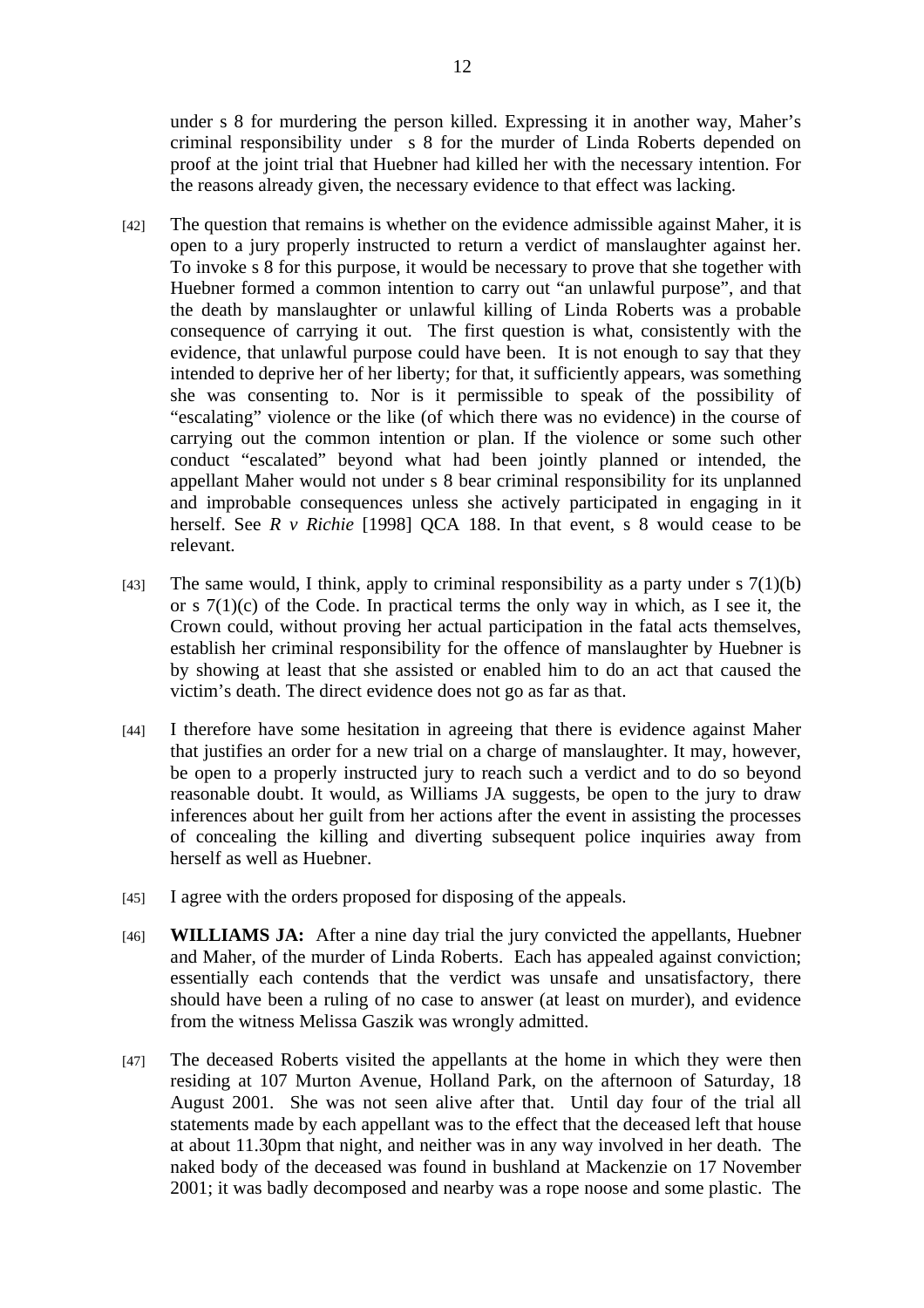state of the body was such that it was impossible for pathologists to determine the cause of death.

- [48] Pleas of not guilty to the charge of murder were entered on 10 June 2003 and that was followed by a pre-trial hearing pursuant to s 592A of the Criminal Code. Relevantly for present purposes a ruling was made on 20 June 2003 that the evidence of Gaszik was admissible in the trial of the appellants for the murder of Roberts.
- [49] Given the arguments addressed to this court it is important to consider the prosecution case as outlined to the jury at the outset of the trial. The Crown prosecutor in referring to the visit by the deceased to the house at 107 Murton Avenue on 18 August, suggested that there was "an element of pressure" put on the deceased by Huebner for her to make that visit. He then said: "Well, we now know, but she [the deceased] did not, what it means to be a friend and guest of Huebner and Maher. Indeed, it remained unknown until later in 2001 when a young QUT student [Gaszik] came forward to police and told of an ordeal she had undergone in May of 2000." The Crown prosecutor then outlined evidence Gaszik would give of that "ordeal" at the hands of Huebner and Maher, which relevantly involved tightening a noose around her neck with some type of pulley mechanism until her level of consciousness was affected. It was immediately after referring to that evidence of the Gaszik incident that the Crown prosecutor referred to the finding of the body of Linda Roberts with "a rope noose and plastic bags" nearby. The prosecution opening also contained reference to blood (identified by DNA testing to be that of the deceased) on a curtain, on a door, on a rug on the floor, and on a carpet tile in the house at 107 Murton Avenue.
- [50] Evidence was outlined of persons living in Murton Avenue hearing a woman scream and seeing a "woman being chased by a man" in Murton Avenue on the night of 18 August. It was said that that evidence would also indicate that the woman "appeared to be carrying something". In that context the opening contained a reference to the fact that when police went to the house in Murton Avenue the following day they noticed a blue blanket on the clothesline.
- [51] It was opened that the deceased drove her Nissan Pulsar motor vehicle to the house at Murton Avenue on 18 August. That vehicle was located by the deceased's father on 20 August parked in the Wishart Shopping Centre. The prosecutor said that other evidence would establish that the vehicle had been there since the early morning of 19 August. The jury was told that some of the deceased's blood was located on a mattress found in the boot of that vehicle. Significantly the jury was then told by the prosecutor: "It's eventually going to be a matter for you whether you connect the blood at Murton Avenue to the blood on the boot and in the boot of the car or whether they come from unrelated incidents."
- [52] For present purposes it is sufficient to say that the balance of the opening significantly concentrated on what was described as a "cover up" by each appellant of their involvement in the death of the deceased. Reference was made to various statements by each appellant to the police to the effect that the deceased had left the home driving her own car, to each participating with relatives of the deceased in the search for her, to the washing of the blue blanket ("a blue blanket which may or may not be what was seen by [the witness Mr Peea] or for some other reason had to be washed") and other conduct of each said to indicate consciousness of guilt.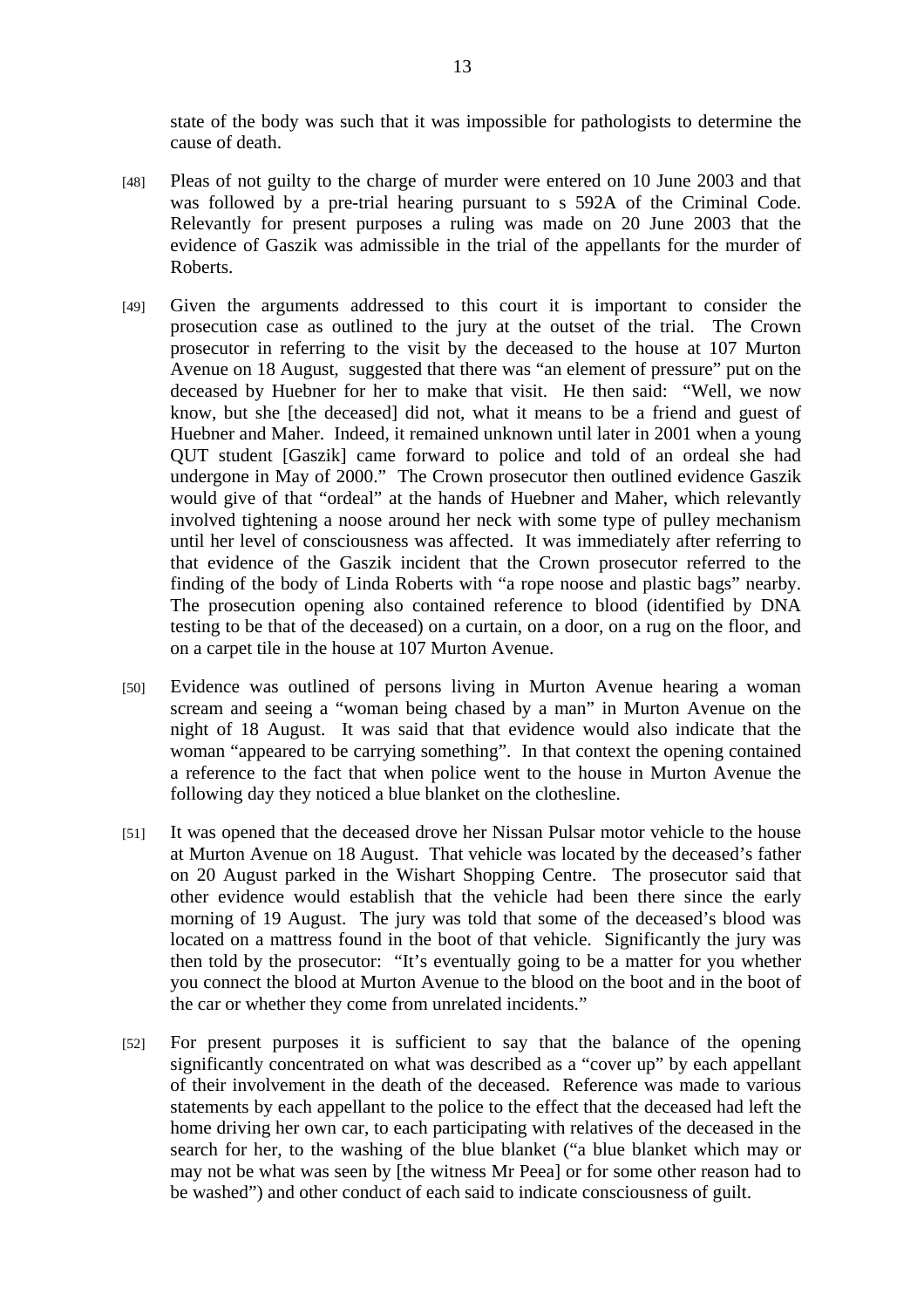- [53] The opening concluded with these observations to the jury by the prosecutor: "It is not a case that can be presented to you on a platter. This requires some thinking and some consideration – a close consideration of the evidence. The picture may well emerge in this way, that when you know about what happened to Melissa Gaszik and you can put a number of other pieces of evidence into a connected and comprehensible pattern that it was Huebner and it was Maher who were responsible for the killing of Linda Roberts."
- [54] It can therefore be said that the Crown case was not specific as to where the killing occurred; it could have been in the house at Murton Avenue where the deceased's blood was found, or it could have been at the place in the bush where her body and the noose were located. It was clear, however, that the prosecution case was that the death was occasioned in the course of activity similar to that which had occurred in the incident involving the witness Gaszik.
- [55] By lunch time on day three of the trial some 20 prosecution witnesses had been called and the jury had viewed a number of locations relevant to the evidence. At that time the first significant change in the direction of the trial occurred. Counsel for Maher made the following formal admission: "Amy Maher instructs me to admit the following fact, or facts: Linda Roberts' car, the Nissan Pulsar, registration number 292-FZL, was driven by Sven Huebner with herself . . . Amy Maher being in the passenger front seat of the said vehicle when the said vehicle was left at the Wishart Shopping Village between the hours of approximately 1.30 a.m. and 2.30 a.m. on the morning of 19 August 2001". That was the first direct evidence associating either of the accused persons with that vehicle after Roberts (dead or alive) left the house at Murton Avenue. The admission was contrary to all Maher's statements to investigating police officers that Roberts had driven off in her vehicle at about 11.30pm.
- [56] Then on the morning of the next day, day four of the trial, counsel for Huebner asked that his client be re-arraigned. On that occurring Huebner pleaded guilty to the manslaughter of Linda Roberts. The prosecution did not accept that plea in discharge of the indictment alleging murder. Though that plea was entered there was then nothing before the jury to indicate in what circumstances Linda Roberts met her death which meant that Huebner was guilty of her manslaughter. It was subsequent to that (days five and six of the trial) that Gaszik gave evidence.
- [57] The incident involving Gaszik occurred on 29 May 2000. She had commenced studying at the University of Technology the previous year and had met both appellants who were also students there. The three were in a regular group of friends at the University who socialised together. In about April 2000 Gaszik broke off a relationship with another male student and that was an upsetting experience for her. She had discussed that with each of the appellants and Huebner told her that he had "a surprise planned for me to cheer me up." On the afternoon in question she went with Huebner on his motorbike to a parkland area near Capalaba where Maher was waiting for them. They arrived late afternoon and the incident in question continued well after dark. Shortly after arrival Huebner grabbed Gaszik from behind and started to attempt to strangle her. She struggled to free herself and in the course of doing so fell down, lying on her face. Huebner then straddled her and placed his thumb and forefinger on either side of her windpipe. Huebner asked Maher to come and help him and to sit on Gaszik's legs so she could not struggle. Maher hesitated and Huebner coaxed her to do so; ultimately Maher sat on Gaszik's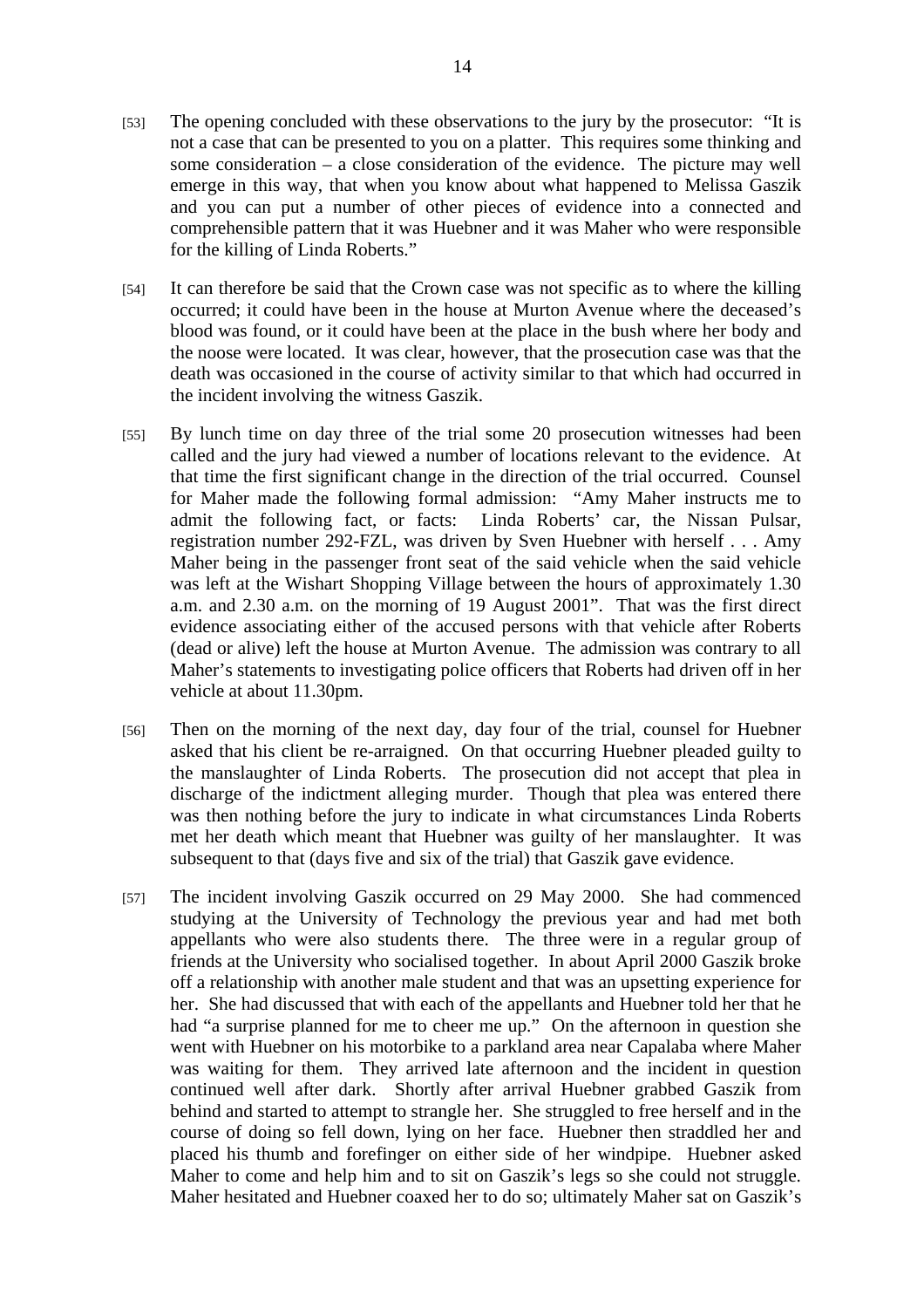legs. Gaszik's evidence then was that she could not breathe and she heard Huebner say, "Why won't she die?" She then passed out for a period and on regaining consciousness coughed up a little bit of blood. After that Huebner forced Gaszik to kneel in front of a gum tree with her hands behind her back; Velcro was then used to tie her wrists. Huebner said, "See, velcro works better than knots or ropes". A plastic bag was made into a ball and placed as a gag in her mouth; another piece of material was tied around her face covering her mouth. Thereafter Huebner picked Gaszik up with the help of Maher and carried her to an area a short distance away. Then Huebner looked through Gaszik's purse, making comment on her property. Huebner and Maher had some snacks and Amy went to the toilet. At about that time Gaszik complained that the bindings on her arms were hurting and Huebner removed them. She was shivering with cold; first Amy and then Huebner, lay on top of her for a period to make her warm. Then she was taken some short distance away where there was a single white flat bedsheet on the ground and a rope strung between two trees. Huebner placed a noose over Gaszik's neck and told her to "do what I'll tell you and it will be okay". Gaszik felt tension being placed on the noose and her evidence was that it sounded as though the ropes were attached on pulleys. She heard Huebner say that if he pulled them tighter "You will die". In the course of that episode she was offered some orange juice. Huebner said, inter alia: "We love you. . . . We wanted to teach you a lesson . . . We wanted to show you to get your priorities right . . . We wouldn't want to hurt you if it wasn't necessary." Gaszik broke down and began to cry and said she was "really sorry". Then Huebner and Maher began stroking Gaszik's leg and hugging her apparently in an effort to comfort her. Huebner kissed Gaszik on the lips and then Huebner and Maher started kissing it was at that stage that according to Gaszik Huebner suggested they engage "in a threesome". Gaszik said "No" to that. Maher produced a yellow teddy bear with the name "Melissa" embroidered on the front of it and gave it to Gaszik. There was a card attached to it reading: "We love you and we'll always be there for you." After that Maher and Gaszik walked for about 15 minutes or so to reach Huebner's parents' house where Gaszik showered and was given a change of clothing – she had wet herself during the struggle. She was then driven back to her house by Huebner. The following day she was examined by her general practitioner, Dr Andrew. His evidence was that on his examination he noticed three bruises to the right forearm, a smaller bruise on the left forearm, a linear abrasion to the left side of the jaw, and petechial lesions around the eyes which were usually found in association with asphyxiation or strangulation. He also noted a complaint of a sore right shoulder joint. Gaszik agreed that she made no complaint to the police until 8 January 2002.

[58] It was not until day seven when Huebner gave evidence that the circumstances of the death underlying his plea of guilty to manslaughter were revealed. Initially there was playful, consensual wrestling between he and the deceased in the course of which each sustained a minor abrasion which bled. His evidence was that later on he was demonstrating bondage techniques to Roberts who was a fully consenting party to rope being placed around her neck. He briefly left her tied up in the computer room and somehow she fell forward and strangled herself in the noose. He and Maher panicked on finding her dead; they made unsuccessful attempts to revive her. The body was then placed in the bathtub for a period of time before Huebner removed the deceased's clothes and, for some reason not made entirely clear, he cut the top of her right leg with a knife causing blood to collect in the tub. Thereafter he placed the body in a suitcase and transported it in the deceased's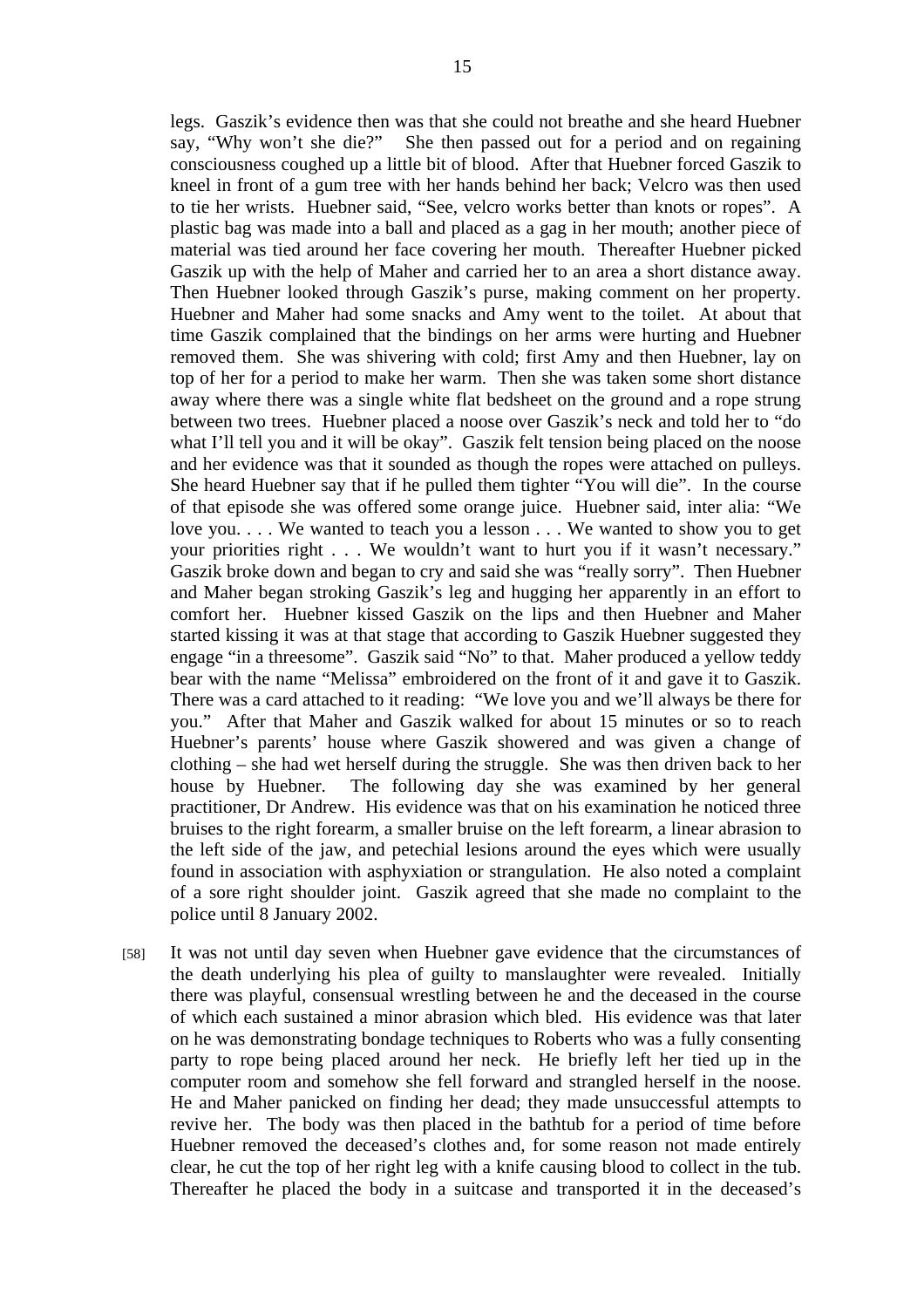vehicle to the bushland area where it was subsequently found; Maher was then with him. After that he and Maher disposed of clothing and jewellery of the deceased and left the car at the Wishart Shopping Centre. Thereafter to cover up his role in her death he told lies to the police and relatives of the deceased.

- [59] Huebner accepted Gaszik's account of the incident with her save that he denied saying "Why won't she die" and denied suggesting a "threesome". His explanation for what he did was that Gaszik was depressed and needed cheering up. As he put it: "My intention was to bring Melissa to a state where I guess her core values were – were clear to her. . . . she'd always have something upon which to stand to say, 'Well, I've gotten through that' . . . So that's the intention I had."
- [60] Huebner's evidence was, of course, admissible against Maher, but Maher herself did not give evidence.
- [61] Because of the references to these matters in the final address of the prosecutor and in the summing up it is necessary to refer to the evidence of communications between the deceased and Huebner leading to her visit to 107 Murton Avenue on the afternoon of 18 August, and also to the evidence of a scream being heard some time during the evening of 18 August.
- [62] The evidence relating to the background of the deceased's visit to 107 Murton Avenue on 18 August is principally to be found in Huebner's record of interview with investigating police, his evidence at trial, and in the extracts from the exchange of emails between he and the deceased (exhibit 50). Generally the evidence suggests that, though they had initially met much earlier, over the three or four years prior to 18 August 2001 there was regular, almost daily, contact between Huebner and the deceased, mainly by telephone or email. The emails from the deceased are particularly instructive. That of 18 June 2001 clearly indicates that she was interested in "stalking". That is confirmed by the email of 18 June which indicated she considered it "fun to stalk Darren cause he's not that bright and if he caught us, he'd believe that were (sic) only doing it for a short while." The following email of 19 June asked Huebner when he wanted "to do it" and asked could "we use your night goggles?"; that was a reference to a set of night vision goggles which Huebner had acquired. From those emails the clear inference can be drawn that the deceased was interested in using those night goggles as part of the game of stalking.
- [63] The email from the deceased to Huebner of 1 August suggests that the following Saturday "would be perfect . . . anytime before about 4." It is not clear what she was referring to, but clearly she was indicating willingness to make some assignation with Huebner on that Saturday (presumably 4 August). That seems to be confirmed by a slightly later email on that same date: "Well i will come over on Satruday (sic) after i have been to gym." Therein there is also a reference to "Darren". Then on 2 August the deceased said she was "curious as to what you want to talk to me about".
- [64] An email from the deceased of Tuesday, 7 August, refers to the things "we talked about on Saturday", so one can readily infer that there was a meeting as arranged on the previous Saturday. Further, the deceased indicated there was something about a "secret" discussed. Then by 9 August 2001 the deceased was saying in an email to Huebner: "In my diary i have saturday the 18 August booked in the afternoon for you to do that stuff". There is nothing in the emails to indicate what was meant by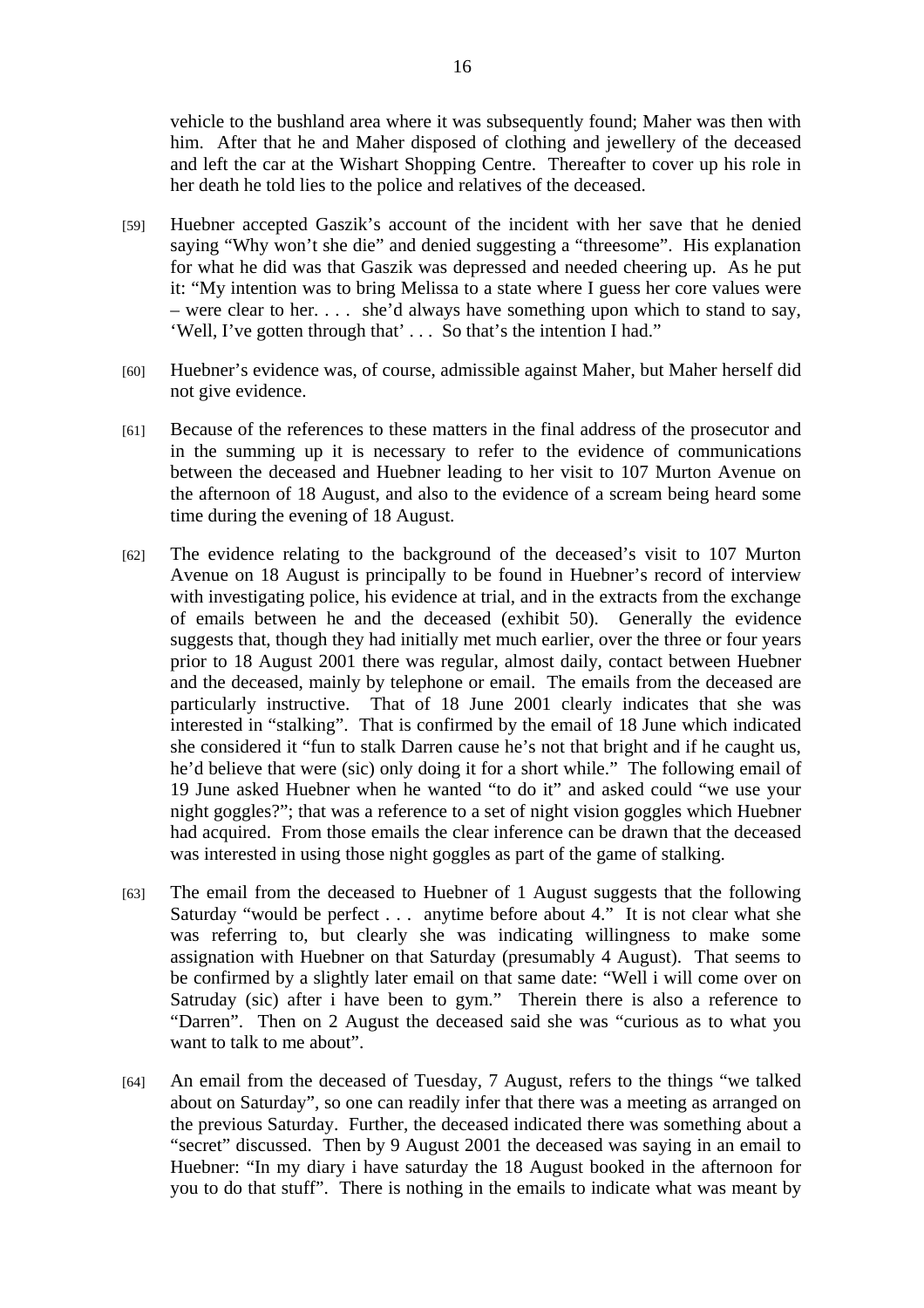her reference to "stuff", but Huebner said in his evidence-in-chief at trial that it was a reference to "ropes and things" in the context of bondage. Certainly it has to be conceded that the meaning he attributed to the expression was not inconsistent with the general thrust of the emails.

- [65] There was evidence at trial, and indeed it appears to have been generally accepted, that Huebner, Maher and the deceased, together with others, went bushwalking in the region of Natural Arch on Wednesday 15 August, which was the Exhibition public holiday in Brisbane.
- [66] Against the background that as early as 9 August the deceased had indicated in an email that she intended seeing Huebner on Saturday 18 August, an email containing the following extracts was sent by her to Huebner on 17 August 2001:

". . . Although (sic) we had a day off during the week and not to mention that I have a crusty job. I can't wait to relax for a while. ...

I have a bottle of Kaluha that i guess i can demolish over the weekend if i get too lonely. I will try some of these chips if i am hungry when i come over on Saturday night ...

. . . Have you got any blankets in case i fall asleep? . . .

I should have fun catching up with Denise on Sunday. I just hope im in the mood for it. If I have time on the way home i am going to call in and see Michelle as well.

I forget (sic) to take the pill this morning and maybe yesterday . . . I thought i took it, but i feel pains coming on which is great cause i haven't had a period still since April. It's not good that i forgot though cause a baby right now would stress me out . . . Decisions . . . and i really don't think i want a baby. . . . Maybe a baby would be fun to have in say another 6 years or so . . . But what if the baby is ulgy  $(sic)$ ? . . .

I'll bring over my peroxide tomorrow night and show you how cool my belly ring is when I mix it with peroxide . . . (excited???)"

- [67] It should also be noted at this stage that according to Huebner's evidence there was no sexual relationship between he and the deceased though they talked regularly about "intimate things".
- [68] Huebner's and Maher's statements to police indicated that on the evening of 18 March they went with the deceased (in her car with Huebner driving) shortly after dark to a park near Logan Road where the deceased used the night scope, though no-one was actually "stalked". In evidence Huebner admitted that was false; he did not even have the goggles at Murton Avenue that night. That story to the police was part of the concocted events to exculpate the appellants.
- [69] Evidence as to the scream came from the witnesses Peea, Bernice Minniecon, Caralee Minniecon-Bero, Jameson, Grewer and Walsh.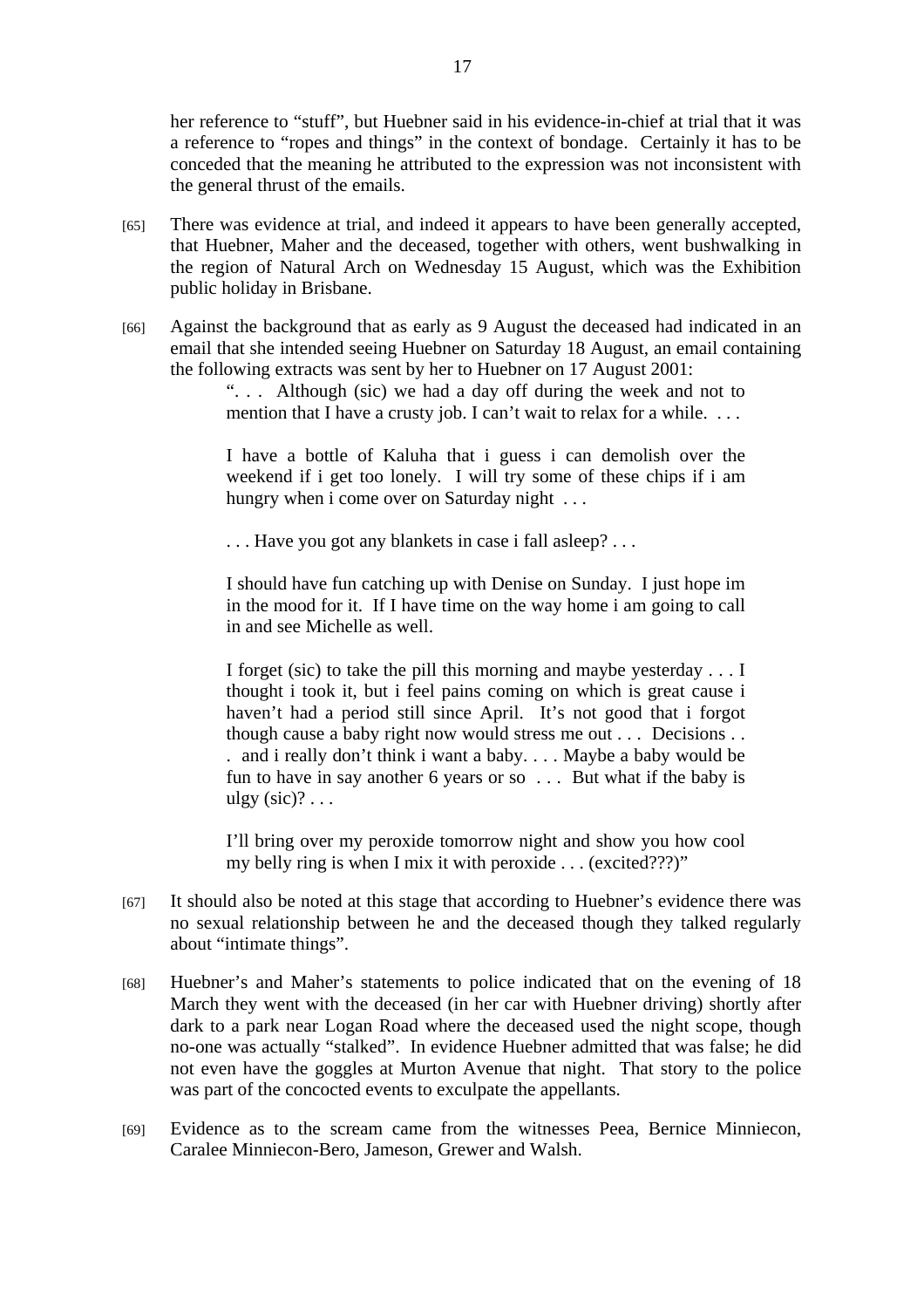- [70] Grewer and Walsh lived next door to 107; generally their house was on the southern side of 107. The former saw the deceased arrive at 107 shortly after 3.00pm. They both went to bed about 9.30pm and neither heard anything that night that caused them any concern; in other words, neither heard any scream.
- [71] Peea, Bernice Minniecon, and Caralee Minniecon-Bero resided in the house on the corner of Holland Road and Murton Avenue; it adjoined 107 generally to the north. Peea and Bernice Minniecon went to the movies on the evening of 18 August. His evidence was initially that they went to the Balmoral theatre, but ultimately he had to concede that it was the Hawthorne theatre. His evidence was that on returning home Bernice went to bed and he began watching cricket on the TV. He said in chief that around about 10.30pm he heard a "woman's scream", which he described as loud and short. On looking out the window he "saw a woman running along this – that road there on the side of the footpath". He then made it clear that he was referring to Murton Avenue and the woman was on the black bitumen when he saw her. According to his evidence the woman went "On to Holland – Holland Road on to the other side". He described her as young but could not be more specific as to age. When specifically asked whether he saw anyone else on the street or footpath he replied "No-one". In evidence-in-chief when asked whether was she carrying anything he replied: "She had something like a blanket". When the prosecutor then said: "A blanket, right?" he answered "Or towel". He then said it was "white" and "quite big"; she "had it on her shoulder". He said the woman was "just running".
- [72] The prosecutor then asked him specifically whether he saw anyone else with the woman and specifically whether he ever saw a man in the street that time; he answered both questions in the negative. That resulted in the prosecutor showing the witness his statement of 21 August 2001 to the police. After reading that statement Peea was again asked: "Did you see a man on the street and on this street, this Murton Avenue, that night?" to which he replied "After her?". When the prosecutor said "Yes" he responded "Yes". Thereafter Peea said the man "was running up the road too"; he was running up Murton Avenue into Holland Road. The description then given by the witness of the man was that he was wearing a cap, wearing dark clothes, and was pretty short. When asked did he know either of them the witness answered "No". When asked whether the man was running slower or faster than the woman he replied: "Slower, I think."
- [73] According to the witness he then put his shoes on and went out to follow the people he had seen running in the street. He then gave evidence, the relevance of which is hard to ascertain of a white station wagon coming out of a street on the other side of Holland Road and then travelling towards Logan Road. (Under cross-examination he agreed the person driving the car was not the man he had seen running in the street.) The witness on arriving at the corner of Murton Avenue and Holland Road could not see either the man or the woman who had been previously been running in Murton Avenue. When he came back, presumably on Holland Road, he saw "some families dropping off their kids". In answer to further questions Peea agreed he did not see where the man and woman came from, and was not sure as to "where that scream came from".
- [74] Some further points need be noted arising from the cross-examination by counsel of Peea. Firstly, he agreed that in his initial statement to the police he said the scream was heard "between midnight and 1 o'clock a.m. . . . closer to 1 o'clock a.m.". Secondly he agreed with the proposition that he associated the scream with the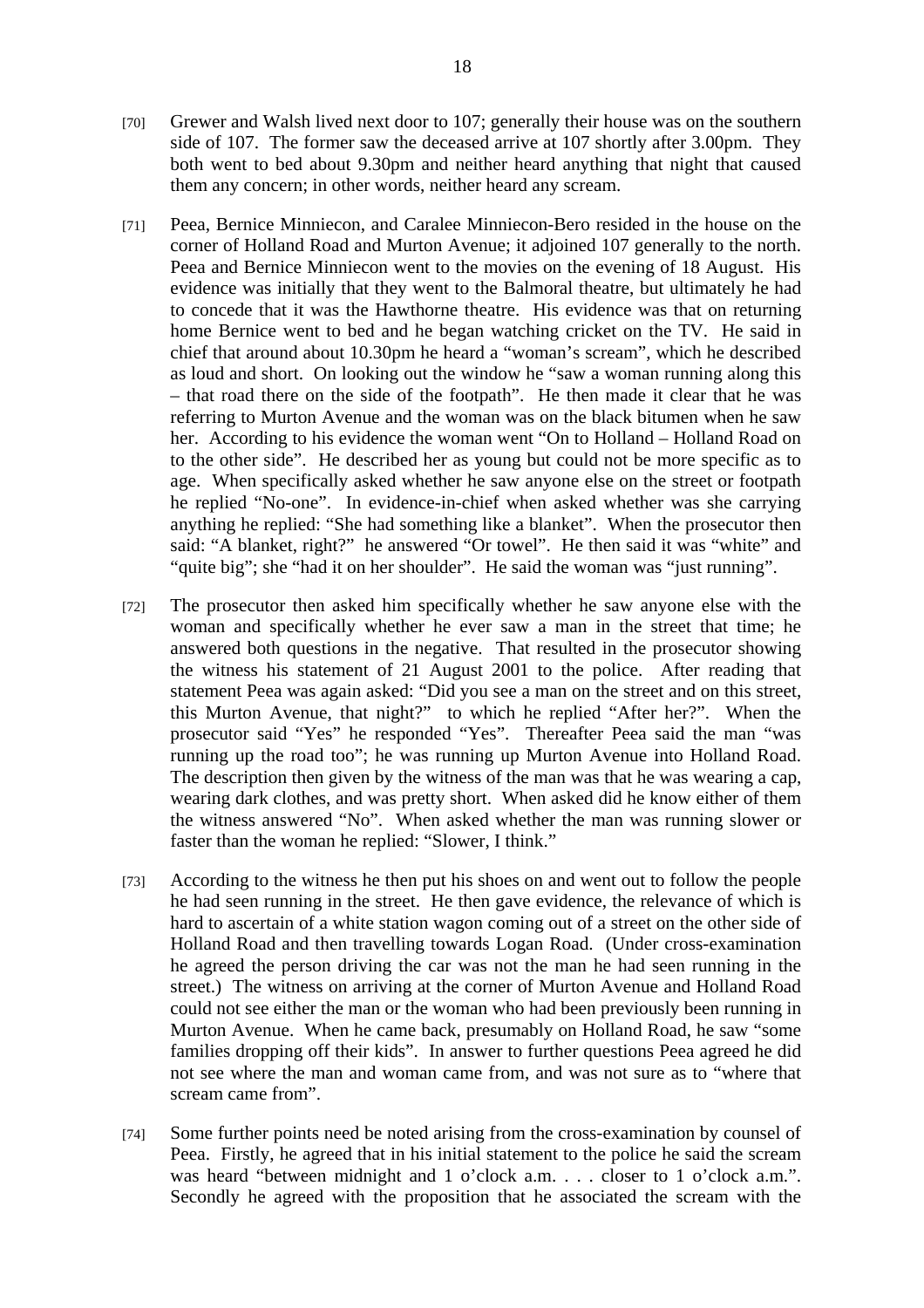direction of Holland Road (to his right) and not to 107 Murton Street (to his left). Thirdly, he agreed he gave somewhat different answers at committal with respect to the blanket or towel. The effect of the cross-examination (matters agreed to by the witness) was that when he initially gave his statement to the police he did not know what the woman was carrying; the police suggested it was a blanket and that was why he put that in his statement.

- [75] The evidence from Caralee Minniecon-Bero was that she went to bed early and "around about midnight we heard a really loud, eerie scream." She said it was "coming out of Murton Avenue going down the Holland Park Road". She stayed in bed and was unable to give further relevant evidence.
- [76] Somewhat different evidence was given by Bernice Minniecon. She referred to going to the movies with Peea and going to bed shortly after they arrived home. She did not hear any scream, but was awoken by her sisters saying they "had heard screaming, something". She went out into the front yard of their residence and a "bit after that . . . saw four people walking up the road and they walked past the house." There were two boys and two girls; "one of them was holding  $a - a$  white blanket or a pillow or something". It was one of the girls holding that object. Under cross-examination she said she did not look at a clock but thought it was around "12-ish" or a bit later.
- [77] Finally is there is the evidence of Jameson, who lived on the corner of Holland Road and Reuben Street; the latter ran off Holland Road slightly west of the intersection of Murton Avenue and Holland Road. She was asleep in bed when she "heard two people arguing outside". There was a "lot of yelling and screaming going on". She got up and looked out and "just saw two people and just seemed to be more of a verbal thing than a physical argument, so I went back to bed." She said the two were a male and a female. She put the time at about 11 o'clock. Under cross-examination she agreed that in her statement to the police she had indicated she had the impression that the two persons were "headed along Holland Road in an easterly direction".
- [78] In the course of Huebner's record of interview the police put to him that neighbours had heard a disturbance in Murton Avenue on the night of 18 August. Huebner denied that he heard or saw anything like that. He was then specifically asked: "was that you chasing Amy up the street?" and he replied "no, not at all". He denied that Amy screamed or that anything happened "to cause Amy to run up the street". He was then specifically asked: "Was that you chasing Linda up the street?" to which he replied "No".
- [79] In evidence-in-chief Huebner denied that either Linda Roberts or Amy Maher screamed that night and he also denied chasing either up Murton Avenue into Holland Road. He maintained those denials under cross-examination. In that context it should also be noted that Huebner's evidence was that the death occurred at about 8.00pm which would have put it much earlier than the scream heard by the witnesses referred above.
- [80] It is also necessary to refer to one other matter from the evidence of Huebner. He gave evidence, as did Simone Keppel, that the two had a sexual relationship some 10 years earlier which did involve bondage. Huebner denied placing any material used for tying up Keppel around her neck. He admitted, of course, that he had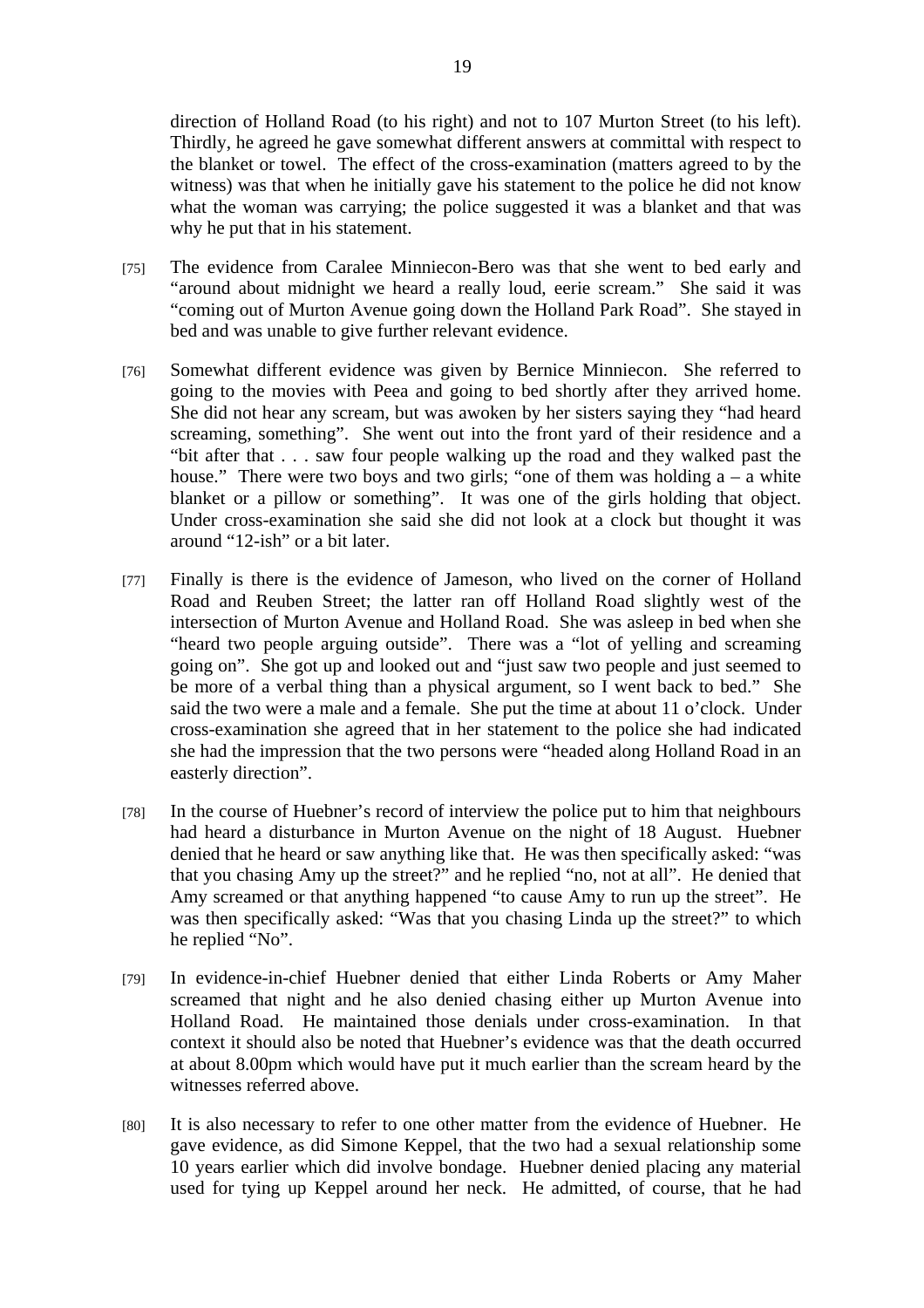placed rope around the neck of Gaszik in the course of the incident involving her. He also gave evidence that he and Maher engaged in bondage in the course of which on at least one occasion he had placed rope around her neck.

- [81] The evidence from Huebner, and the admission by Maher, did not materially alter the thrust of the prosecution case. The closing address of the prosecutor mirrored the case as initially opened. It is relevant to note how the case was put in the prosecutor's closing address before considering the summing-up.
- [82] It is clear from a perusal of the closing address that the prosecution case of murder against Huebner and Maher depended almost entirely on the jury rationalising from Gaszik's evidence that he intended to kill Roberts, and she, knowing that was his intention, participated in the relevant events. The following relevant passages appear in the course of that address:

"… if you were informed and alerted and listened to the account of Melissa Gaszik as to what happened to her in May of 2000 you would be alert to what it means when Linda Roberts' naked body was found in bushland and nearby there was a noose and two pieces of plastic. …

The original working hypothesis of the Crown is well worth using as a bit of a guide here, namely, that this is a curious incident of Huebner for his reasons wanting to create the situation where he's got a girl on her knees with a noose on her neck, but unlike Melissa Gaszik, there's no surrender to survive and it escalates just as it did with Melissa Gaszik. But this time – this time the only solution is to kill her and that's why Linda Roberts was killed and that's why her body is naked out in the bush with the noose and plastic. … Where she was killed may never be known, whether she was killed at Murton Avenue or whether she was killed at the bush. …

… I have said that we are really in a position of saying this, that it is not a question of the Crown not knowing what happened or leaving it to you to work it out, not so. I put up the proposition of reason and logic and let me repeat it. It is this: it is not necessary that the deed should be proved by the testimony of a witness actually present; it may be inferred from subsequent conduct or any other circumstances. May I add another piece now to this. It is this, that actual participation may be inferred in this case from what we know of what happened to Melissa Gaszik, right. Actual participation can be inferred, can be understood by having regard to what happened to Melissa Gaszik.

…

So the Crown case in Huebner is as simple as this: when you get the key to the case and that is that in his initial interviews with police he was trying to cover the bases, you get an insight into the real story and when you add in what was found at Mackenzie in November and you add in his participation in an attack on an invited friend, as we know from the Gaszik picture, it emerges here what happened, what happened to Linda Roberts, but we add to that, and this takes you to the intention aspect of it.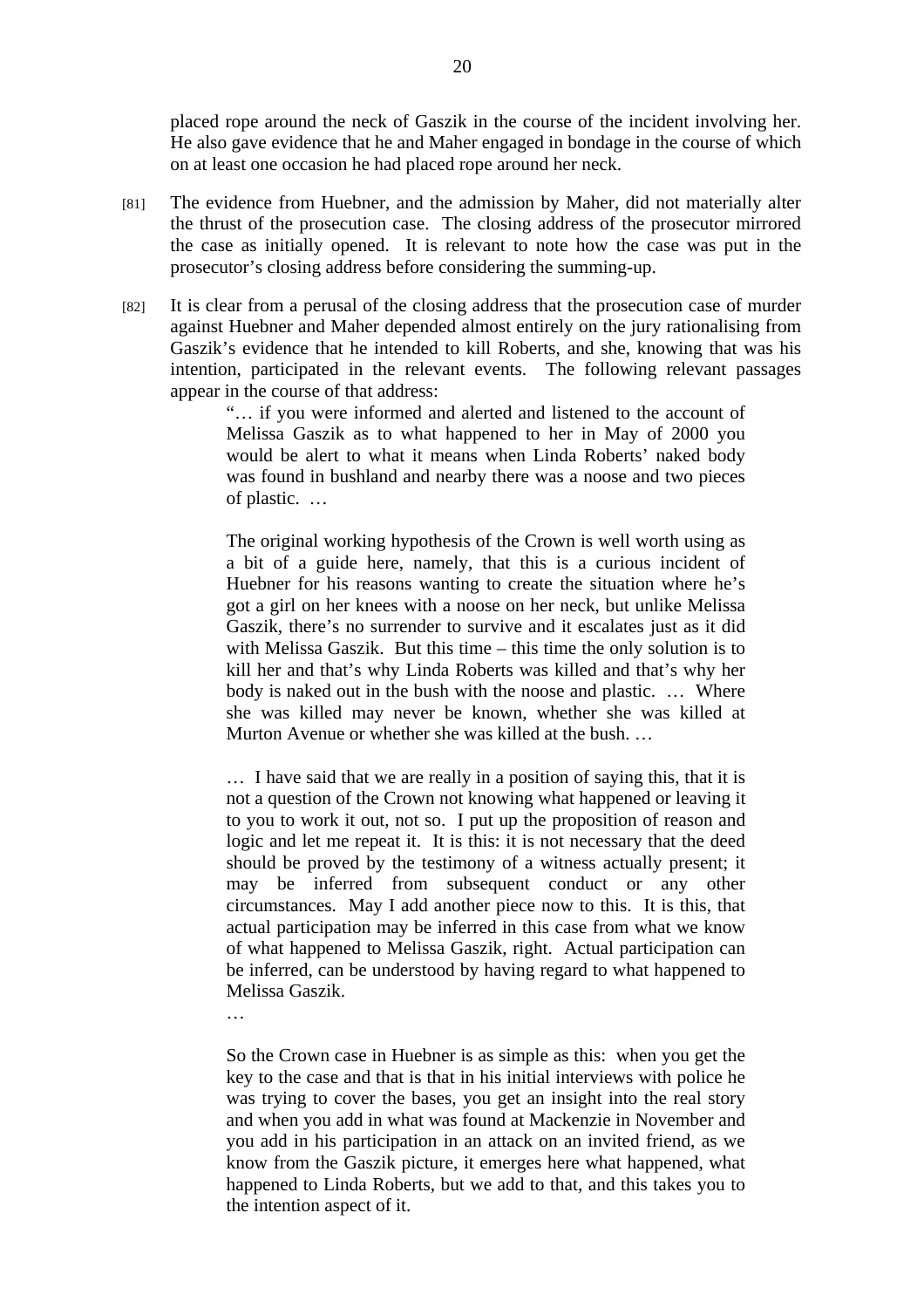This went wrong and what happened was she fought. She fought to leave injuries on him. She fought so that she was injured and was bleeding. … This went wrong and it may well be that it's evidenced by Linda Roberts running in Murton Street being run down by someone behind her, but the scream, the scream of a woman attacked. …

….

Let me now turn to Maher. Allow me to introduce Amy Louise Maher through the words of her young female friend, Melissa Gaszik. Page 383 … 'After Amy brought back another two velcro strips and tied up my legs … this will be very useful, just those sorts of things.' … But then we get this, Amy Louise Maher. 'Was there any other contact … yellow teddy bear with the name Melissa embroidered on the front.' And then she went on of how Huebner left and Amy Maher walked her back to the Huebner household. That's Amy Maher participating in the attack upon an invited female friend. … We can start then with what we know of her and her participation and we can add to that her conduct afterwards, the central role that tells us her desperate wish to protect from those looking for the truth' …

Let me now tell you of what the Crown says is the appropriate approach to Maher. It's this: we cannot only tell from Melissa Gaszik's incident her participation, we get a very clear picture of her role in the participation. And these are the steps in it. There was an unlawful purpose that she and Huebner had which they had planned. Now, unlawful purpose and plan was at the very least that deprivation of liberty, the holding of Melissa Gaszik at the very least.

…

So what the Crown says is we have got an unlawful purpose, a plan to do it and we have got this escalation such that we can say the probable consequence is the killing of Linda Roberts.

. . .

Now, the Crown has charged murder and the verdicts you can remember are guilty of murder against Maher, or not guilty of murder, guilty of manslaughter for Maher. And on the application of the logic so accurate that it can take to manslaughter the Crown says it can also move to murder because there's a fair inference here that by reason of her subsequent conduct she knew precisely what was going on, plus every step she's in step with Huebner, step by step, day in, day out, there in every step. She, Maher, is no stranger to Huebner."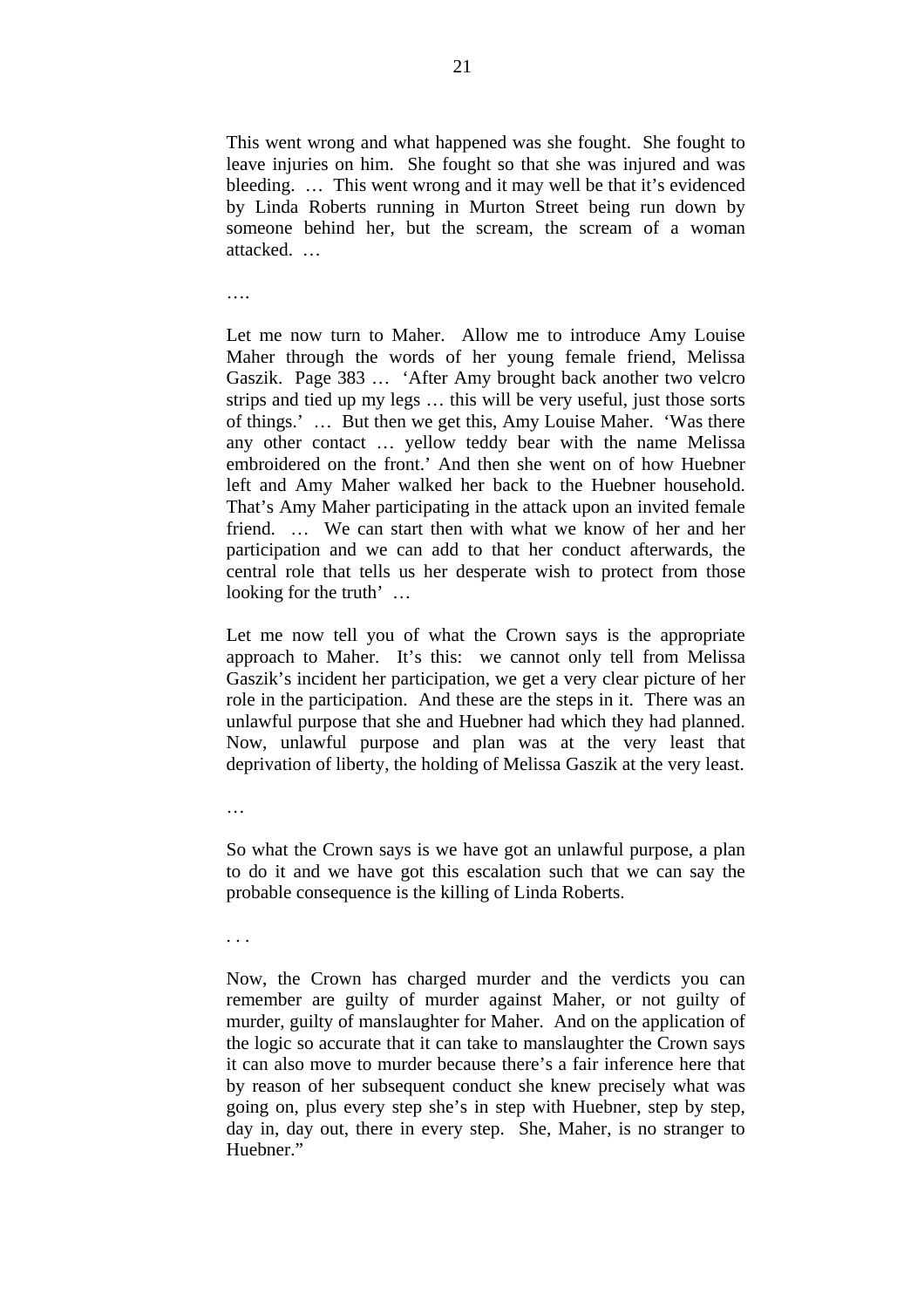- [83] I mention briefly some other aspects of the prosecution's closing address. The prosecutor invited the jury to conclude that Huebner lied in his evidence as to cutting the leg of the deceased. He said that such evidence was not confirmed by the evidence of the Government Medical Officer who did not note any cut in the mummified skin of the leg. It was said: "If there's no cut to be seen in the area he chose to indicate, then his whole story is a nonsense and indicates that he's doing it for some very good other reason."
- [84] In that final address reference was also made to the evidence of a scream being heard in Murton Avenue on the night in question. The following passages in the address are worth noting:

". . . the incident in Murton Avenue. There was a scream. A scream, it was eerie, of a woman attacked. . . .

There was a woman running and what she had around her may well be the blue blanket that's here in evidence. Seen at night, seen by streetlight. It is the pale blue blanket and it is a blanket that we know is part of the real story because it is something that had to be washed. It alone was what had to be washed. Had to be washed. Had to be washed the Sunday morning or shortly thereafter.

…

There was a woman running and being pursued. I understood my learned friend Mr Weston [counsel for Huebner] was saying, 'Well, it is an absurd proposition to say that Linda Roberts would be tackled by or caught by a much smaller person.' The evidence is that woman who was running was being run down. She may well have been injured by this stage, Linda Roberts, and that's not speculation because her blood is found in the computer room. . . .

But there is more to it. It is the place. This incident, whether it's the one and the same incident that Ms Jameson over on Reuben Street sees is another matter for you, but this is happening at the time and place where we know Linda Roberts' death began, began at the very least. When you add those things altogether, it can't be ignored. There is certainly evidence that gives you a fuller picture that there was also, it seems, an intersection with a group of young people, teenagers walking up the street and one of them carrying something. So it is not crystal clear but it is this, isn't it, it is a combination of things that can't be ignored and it is a combination of things that speaks of this: distress, violence, terror, someone being run down, events that fit into the pattern of the actual participation by Huebner in the killing of Linda Roberts."

[85] In one of her recorded interviews with police Maher was asked questions about the playful wrestling which each accused had told the police took place and that was how the deceased received a cut to the forehead; that could be regarded as an account of events put forward by them to explain the presence of blood in the house. Against that background Maher was asked by the interrogating police officer: "Well, was there anything else that happened in that wrestle that may have become sexual?" The response was that there was "a kiss between Linda and Sven" and in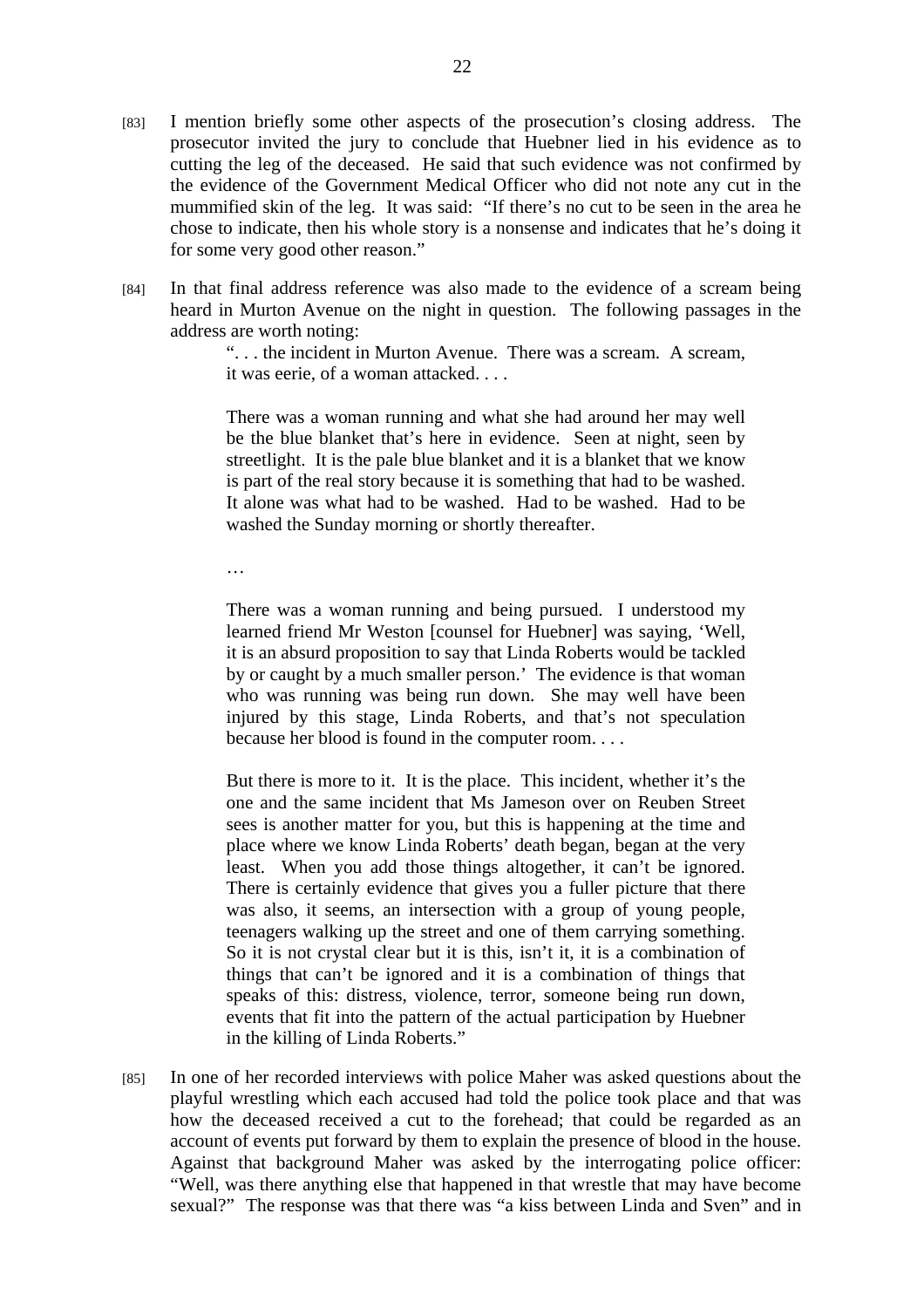the next answer Maher described it as a "passionate kiss". When asked how did that make her feel Maher replied, "A little jealous but, yeah, that's okay. They're good friends". The prosecutor referred to that evidence in his final address and went on:

"A little insight there, isn't there? Little insight. Because it's not just a matter of telling a story, it's not just a matter of describing a bit of playing around; it's a passionate kiss and she describes her emotional response to it. Right. Starting to hit reality now.

Well, that's not going to be allowed to survive terribly long by Amy Louise Maher. On the  $22<sup>nd</sup>$  you recall during the re-enactment of the wrestle when she was asked, 'And where – were you still seated There … So when the kiss occurred where were you?-- Just here.'

We got the insight the day before. The passionate kiss and the jealous response. So we can add an extra element in the case of Maher. This is an element of a participation in an event that's not a teaching of how to tie a knot. It's a bizarre sexual advance."

- [86] It is now appropriate to turn to the summing-up. There is no need to deal with the matters of principle which are normally found in a summing-up; there was no challenge by any party to the general directions. Of significance are those passages in the summing-up dealing with the circumstantial case against each accused, and in particular the use the jury could make of the evidence of Gaszik.
- [87] The jury was instructed that the prosecution case on murder with respect to each accused was a circumstantial one. No issue is taken with the description by the learned trial judge of a circumstantial case and what was involved in the drawing of inferences. The summing-up then went on to enumerate the principal circumstances on which the Crown relied. The following were said to be relevant to the case against each accused:
	- (i) … "the evidence of the scream and chase up Murton Avenue late on the Saturday night, the female person being chased carrying a largish piece of white cloth or blanket; and the circumstance that only the blue blanket was washed at 107 Murton Avenue by Maher …" In that context the learned trial judge said: "Defence counsel reminded you of discrepancies as between the various accounts of all that evidence given by the respective witnesses."
	- (ii) "… the rather secretive taking of Ms Gaszik, a friend, to the bushland events involving rope, binding, a gag and the noose, with her being restrained, and at least a threat to tighten the noose absent cooperation." The learned trial judge mentioned in dealing with that circumstance that defence counsel mentioned that Gaszik "never believed the accused to have been maliciously driven".
	- (iii) "… the pre-arrangement that Ms Roberts visit the accused at 107 Murton Avenue on the Saturday afternoon."
	- (iv) "… the presence of blood in the computer room consistent with Ms Roberts ...". In this context the learned trial judge specifically referred to the defence submission that this was "a consequence of the so-called playful wrestling".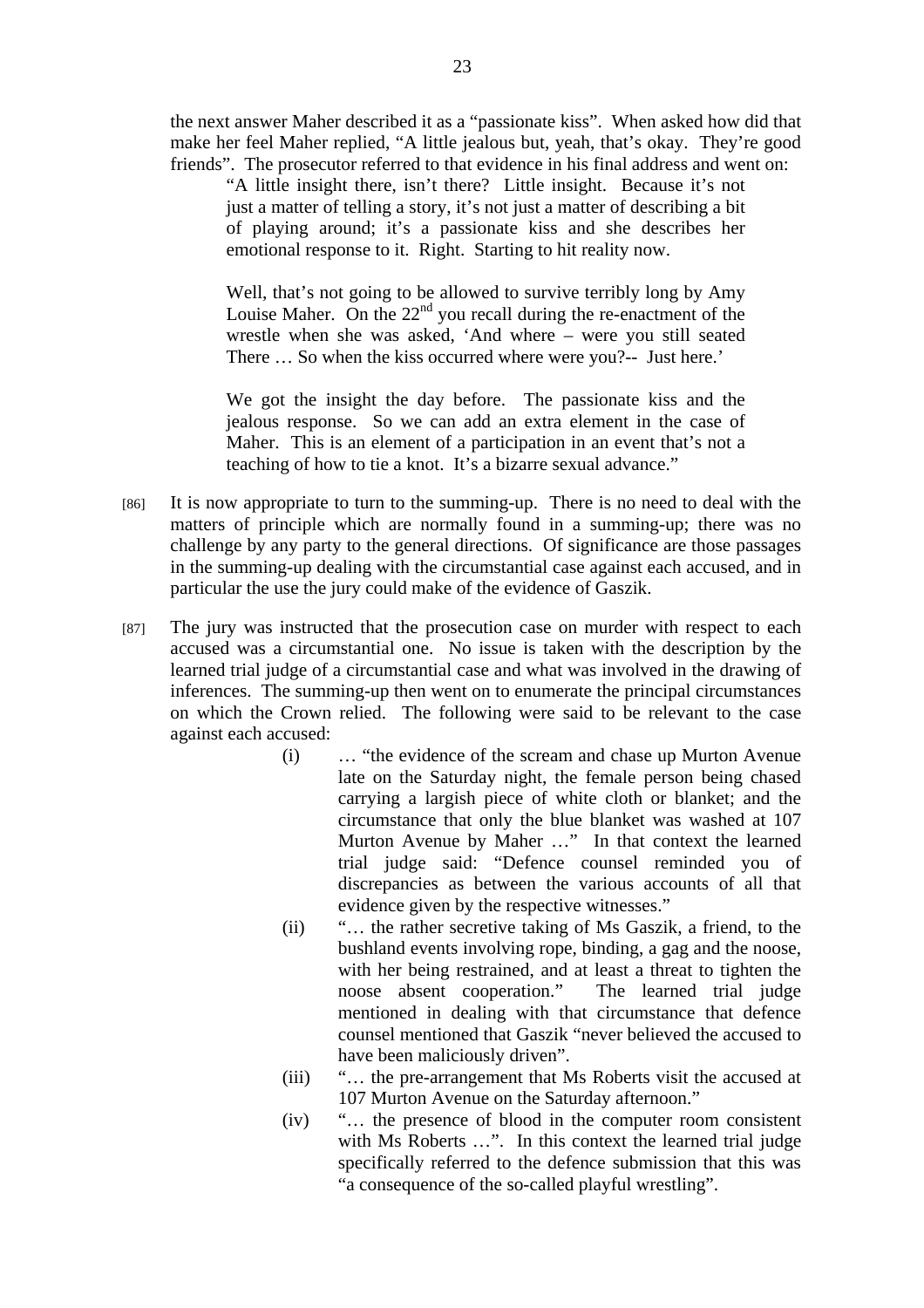- (v) "… the subsequent conduct of Huebner with participation on the part of Maher, designed to cover tracks: placing the deceased's vehicle outside the video shop …; disposing of the clothing, jewellery, purse and keys; purchasing the chips early on the Sunday morning from the service station to leave a trail …; deceitfully participating with family and friends in organised searches; Huebner's introducing a misleading trail into the computer; Huebner sending the emails about the sunglasses to Ms Roberts when he knew her to be dead; the accused's pretense in participating with apparent equanimity in the lunching with the Keppels on the Sunday and attending the memorial service."
- [88] In that context the learned trial judge then noted the defence submission that all of the particulars in (v) were referable to Huebner's panic and the realisation of his responsibility for the death, but nothing more, and in the case of Maher, her loyal support of Huebner and as the matter developed, her feeling of guilt perhaps about her involvement in the disposal of the body.
- [89] The learned trial judge then referred to two additional circumstances which could be regarded as relevant when considering Maher's position.
	- (vi) "Gaszik's account of Maher's participation in the events involving Gaszik, including Maher laughingly counselling the gagged Gaszik to cooperate with Huebner."
	- (vii) "Maher's informing the police of a passionate kiss in the computer room between Huebner and Roberts and what Mr Feeney [Crown prosecutor] termed as Maher's jealous response to a bizarre sexual advance."
- [90] In dealing with the additional circumstances relevant in the case against Maher the learned trial judge reminded the jury that her counsel referred to the fact that Huebner was in control of proceedings involving Gaszik and that Maher showed apparent concern for Gaszik during the incident; in addition there was "Maher's initial reluctance to sit on Gaszik's legs to restrain her when asked to do so by Huebner".
- [91] Importantly the learned trial judge then told the jury that it was the Crown contention that by "aggregating those circumstances the inference to be drawn in the case of Huebner as the only inference reasonably open is that when he admittedly caused the death of Ms Roberts, he intended to kill her or to do her some grievous bodily harm". So far as the case against Maher was concerned the jury was instructed that the "Crown contention is that those circumstances warrant as the only inference reasonably open that she also caused the death and likewise, with that intent".
- [92] It seems clear that the case against Maher was left to the jury on the basis of either s 7 (aiding Huebner) or s 8 of the Criminal Code. With the respect to the latter the following was said in the summing up:

"Take for argument's sake a case where the accused together planned to abduct Ms Roberts, to deprive her of her liberty and in carrying out that plan together or in following through such a plan, which, as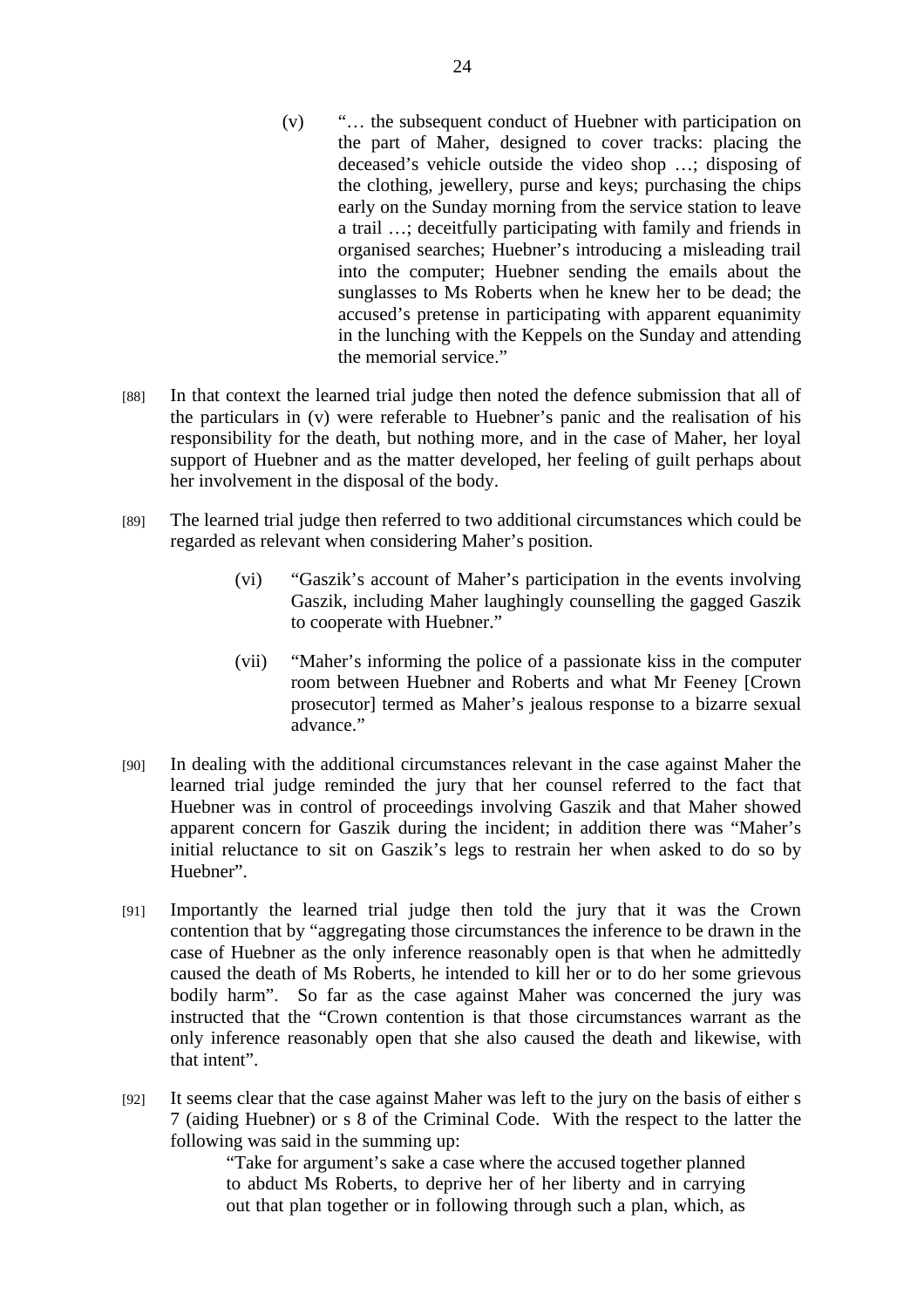the accused appreciated, was escalating to more serious dimensions in the face of the resistance of the subject, Huebner murdered her – intending to kill or do grievance bodily harm. Huebner would then plainly be guilty of murder. But in those circumstances the accused Maher would in law be taken to have murdered Ms Roberts only if murdering someone was the kind of offence likely to result from carrying out the plan, the plan to deprive Ms Roberts of her liberty, say, or the plan in its more serious escalating form in the context of resistance."

[93] The jury was then told that two people "may work together to secure an intentional killing". Immediately following that statement the summing-up went on:

> "We have heard that most of the acts done upon Ms Gaszik, in a direct sense, were done by Huebner, but that wouldn't necessarily excuse Maher in so far as any offence was committed in relation to Gaszik from responsibility for that offence, although I stress to you strongly that there is no charged offence involving Gaszik. The only charged offence concerns Ms Roberts. I mention Gaszik and what happened with her only to illustrate how you might reason in relation to what inferentially may have been wrought upon Ms Roberts. Ms Gaszik's evidence was introduced as possibly assisting your determination of what happened to Roberts.

…

Mr Martin [counsel for Maher] made the point that you must not convict the accused just because of what happened to Ms Gaszik. That is quite correct. The Gaszik experience taken alone, of course, could not establish this alleged murder was committed by the accused. The Crown does not ask you to confine your attention to Gaszik. The Gaszik experience is but one of the many circumstances on which the Crown relies. Do not conclude from Gaszik in isolation the accused's guilt of anything in relation to Ms Roberts. But you may properly have regard to the Gaszik incident as one of the circumstances, perhaps a significant circumstance, depending on your view, in the overall case.

…

… Mr Martin rightly pointed out that Maher's merely being present would not be enough, but on Ms Gaszik's evidence, if you accept it, so far as it is relevant to your assessment to the overall assessment of the circumstantial case, Maher went beyond that. She assisted, aided Huebner in what he did to Gaszik by sitting on her legs to help restrain her, by fetching the velcro and by urging Gaszik to lie quietly and to do what Huebner said. If for argument's sake, seeing the Gaszik incident in the context of all of the other circumstances relevantly emerging from the evidence as accepted by you, you were to infer-as you consider, reasonably-that Huebner conducted himself similarly with Roberts, but went to the point of intentionally causing her death, and was aided or assisted or helped in that by Maher, then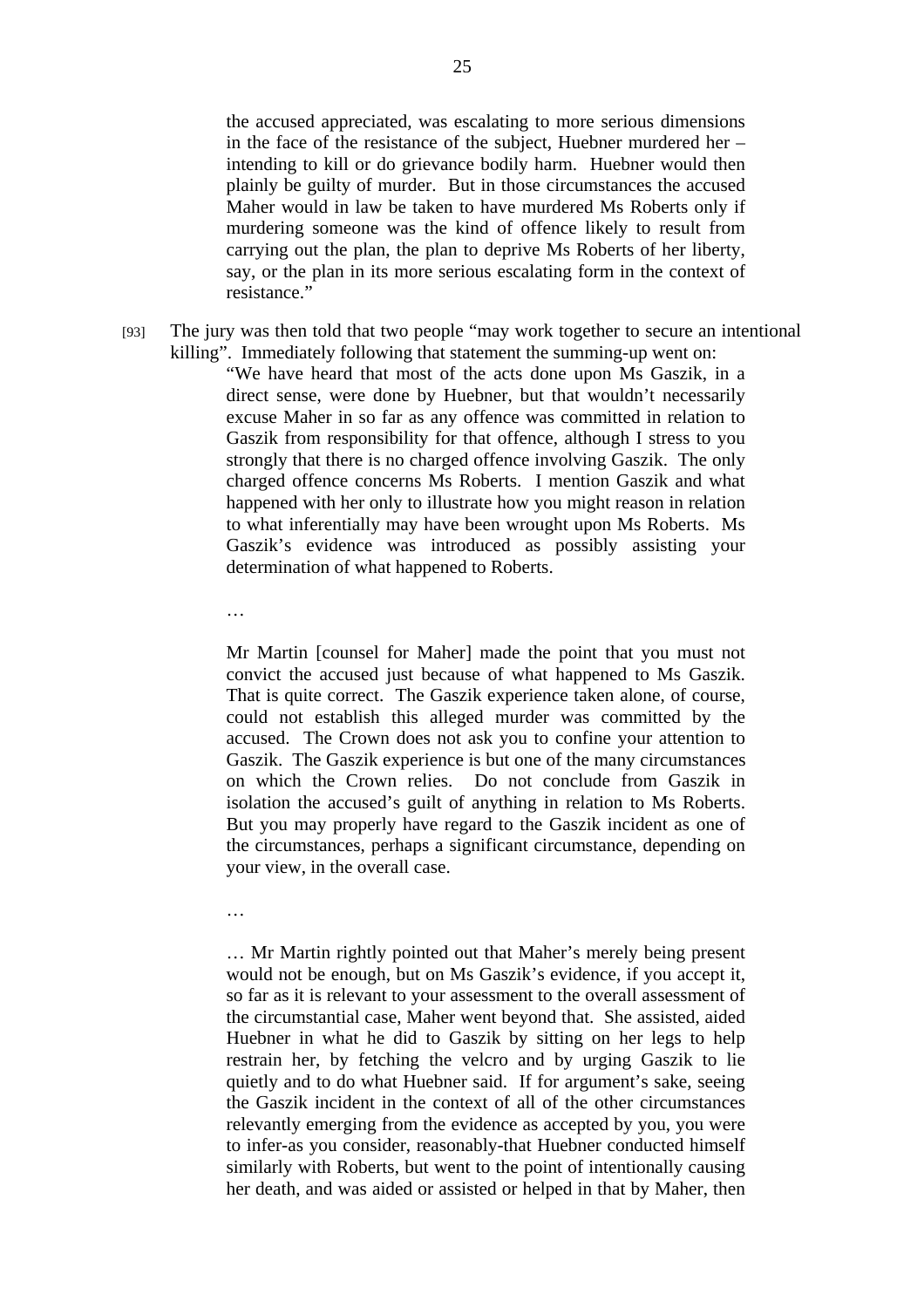Maher would be liable for that death just as would Huebner, but only provided that, in aiding Huebner, Maher knew that Huebner intended to cause Roberts' death or do her some grievous bodily harm."

[94] A little later on the learned trial judge told the jury that on the "Crown contention, the evidence of Melissa Gaszik aids your determination in this case. The Crown relies on that evidence, if indirectly, as helping explain-by inference-how Ms Roberts came to die when that evidence is seen in the context of all of the circumstances of the case". Thereafter over some three and a half pages in the record book, the learned trial judge details Gaszik's evidence of what had happened to her at the hands of Huebner and Maher in May 2000. Significantly the evidence was set out in great detail, but it is not necessary to quote it here. Immediately after that the learned trial judge said:

"The Crown submits these events concerning Ms Gaszik help explain what happened about three months later [the learned trial judge corrected that to 15 months later in redirections] to Ms Roberts. Just as the accused acted violently towards their friend Gaszik, the Crown says likewise with their friend Ms Roberts. The Crown stresses Ms Roberts' body being found at the bushland location, naked and with rope nearby, and also plastic. The Crown relies on a sexual overtone to the attack on Ms Gaszik, to be gathered most specifically from the ultimate threesome proposition if you found it was made. You recall Ms Maher's reference during the police interview to the passionate kissing of Ms Roberts at Murton Avenue. The Crown asks you to infer that just as the accused worked together in relation to Ms Gaszik, so they did in relation to Ms Roberts."

[95] Shortly thereafter this passage occurred in the summing-up:

"We have heard medical evidence that Ms Roberts did not die from blunt trauma to the head or chest, or knife or gunshot attack. The Gaszik attack was bizarre, lurid, extremely unusual. On evidence you may accept as credible, both Ms Gaszik and Ms Roberts were friends of the accused. The accused were the last to see Ms Roberts alive. Ms Roberts' dead body was found naked, with rope and plastic nearby. Ms Roberts' death was not from natural causes. There was blood from Ms Roberts and Huebner at Murton Avenue intermixed. Ms Roberts' jewellery had apparently been thrown away, at a location near to where the body was discovered. …

In all the circumstances, if you accept that sort of evidence and any other relevant evidence upon which you choose to rely, do you infer beyond reasonable doubt, as the only explanation reasonably open, that Roberts was killed by an asphyxiation which proceeded similarly as with Gaszik, but it was in the Roberts' (sic) case carried to completion? Or are any points of similarity between the treatment of Ms Gaszik and any dealing by the accused with Ms Roberts mere coincidence?

There were some differences between the dealings with Gaszik and Roberts and you may have regard to matters like these in assessing the present significance of the Gaszik incident to this case. A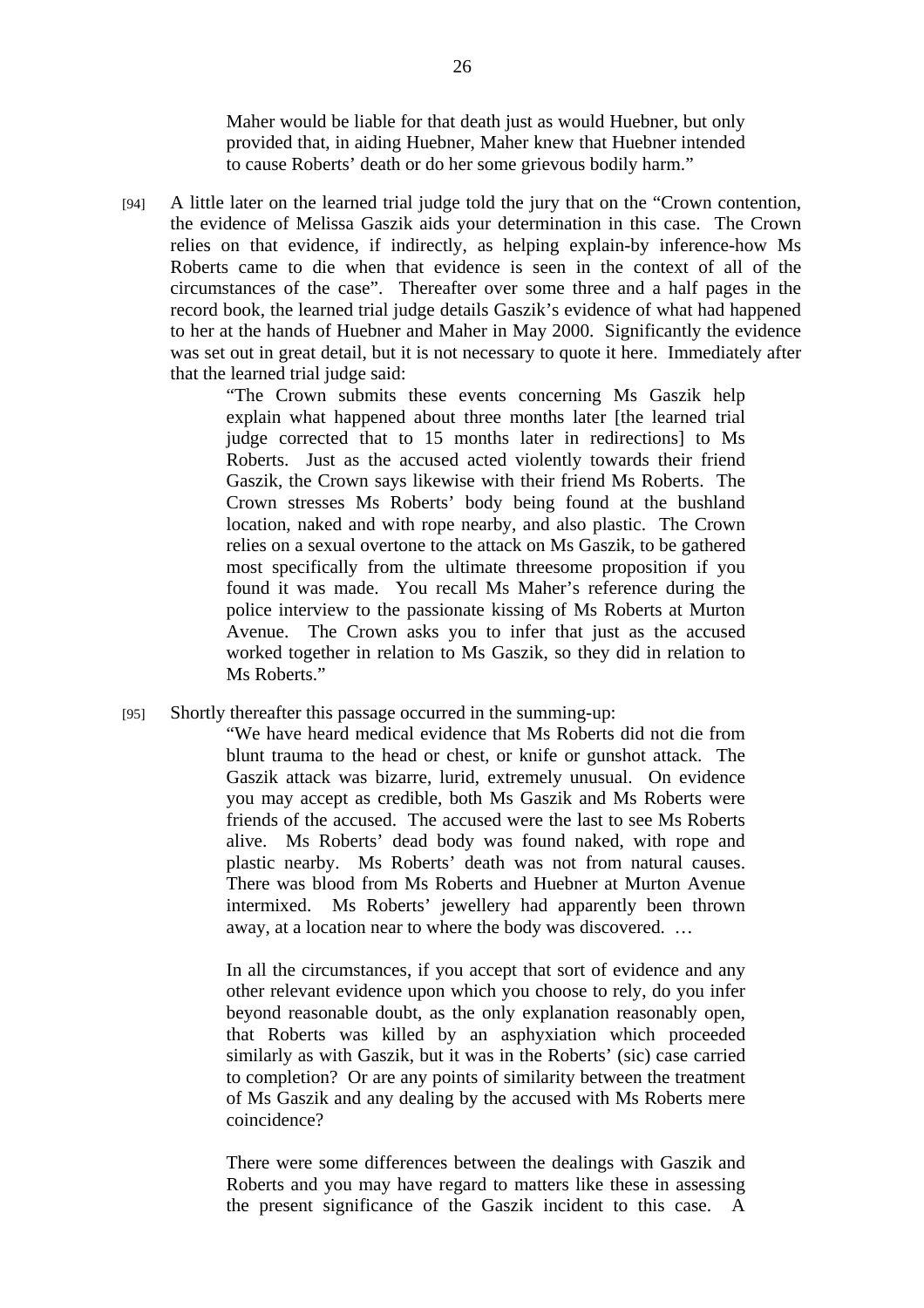number of distinctions can possibly be drawn. For example, Gaszik was depressed, Roberts generally carefree. There was a secrecy attending the arrangement with Gaszik not present in the arrangement with Roberts. Gaszik was taken to bushland, whereas Roberts to a suburban home. Gaszik was taken by motorcycle, whereas Roberts drove to the house herself by car. … It falls to you to assess whether those sorts of distinctions distance the Gaszik incident from what we know of this one sufficiently to render Gaszik of no, or of minimal, present relevance. Or, on the other hand, whether they amounted to matters of incidental detail or are otherwise explained."

- [96] A little later on the learned trial judge, in dealing with the prosecution case, observed that the prosecution "scenario was that Huebner, for his own purposes, secured the position where Ms Roberts was on her knees with a taut noose around her neck. Unlike Ms Gaszik, Ms Roberts did not … surrender to survive, and the incident escalated to the point of his intentionally killing her."
- [97] The importance of those passages, quoted at length, is that they demonstrate the significance and importance attached by the learned trial judge to the evidence of Gaszik, and those passages would have indicated to members of the jury the use they could make of the Gaszik evidence. This is a matter which will be considered further subsequently.
- [98] The summing-up also dealt with the relevance of conduct of each accused said to have occurred subsequent to the death of Roberts. In that regard the learned trial judge said:

"If Huebner consciously misled the police, that could be significant only if he did so out of a realisation that he was guilty of murder – that is, of an intentional killing. … But this could have no significance at all unless you were satisfied Huebner did indeed consciously mislead the authorities because he was aware of his responsibility for an intentional killing, there being no other non incriminating explanation for his doing so. Could it be, for example, that he did so only because concerned or anxious or panicking because he realised he had killed Ms Roberts, though not intending to do so?

You would approach similarly any deceit you find involved in his participating in the subsequent searches organised by Ms Roberts' family and friends. You approach any misleading of the police and family and friends by Maher similarly. … If a consciousness of her complicity in a killing, though not intentional, you could use it to strengthen you in a conclusion she is guilty of manslaughter. But if you conclude there is another non-incriminating explanation, such as a feeling of guilt over her involvement in the disposal of the body only, or other items I mean, or loyal support for her partner Huebner, then you couldn't rely on that evidence against her in that way at  $all.$ "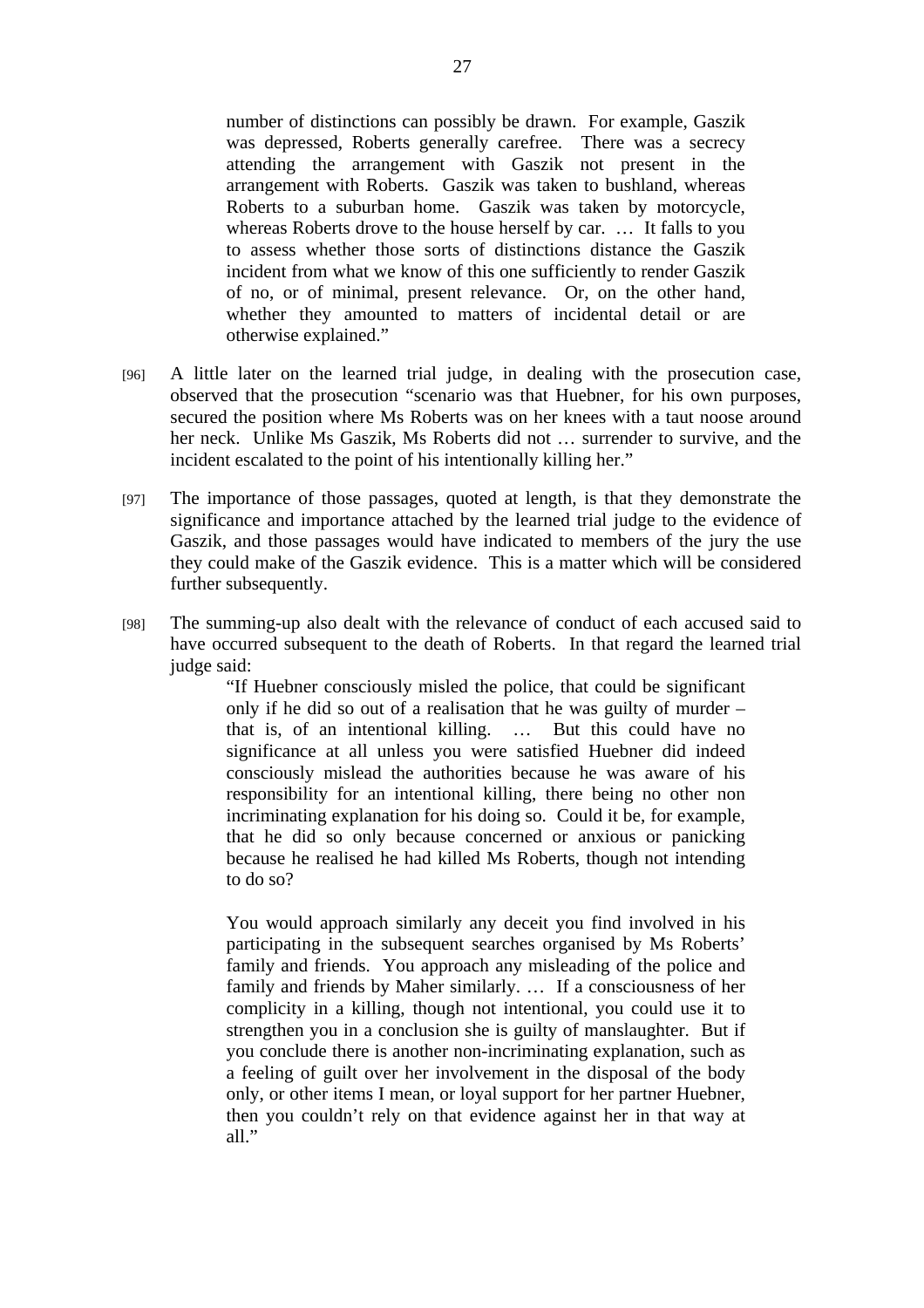[99] The learned trial judge then dealt over some two pages of the record book with the evidence of Huebner as to the events resulting in the death of Linda Roberts. The summing-up went on:

> "The evidence of Huebner becomes part of the overall body of evidence to which you would have regard in determining whether the Crown has, beyond reasonable doubt, established that Huebner intended to kill Ms Roberts or do her grievous bodily harm. The Crown asks you to reject Huebner's account of how Ms Roberts came to die and draw the inference it has urged from the circumstantial case advanced on the evidence otherwise led in the trial"

- [100] After referring to the way in which the deceased was left with the rope around her neck and on her knees when Huebner left the room the learned trial judge observed: "Then, while he was absent from the computer room, on his account something happened which led in an immediate sense to her death. You may naturally wonder why in those circumstances you would have pleaded guilty to manslaughter? Why, on his account, was not the death in a sense accidental, or at least not in an immediate sense caused by him?"
- [101] So far as Maher was concerned this is what was said in the summing-up: "On the Huebner account, the accused Maher did not directly cause the death of Ms Roberts and neither did she aid Huebner to bring it about. Accordingly, if you accept the Huebner account, you must find Maher not guilty of murder and not guilty of manslaughter."
- [102] Finally it should be noted that in the course of a number of redirections the learned trial judge returned to the Crown theory that there was a plan on the part of both accused "to deprive Ms Roberts of her liberty, to take control of her, to be implemented … by securing her … with the noose taut, connected to the curtain rail". It was then noted that if the deceased consented to all of that conduct there would be no deprivation of liberty. It was also pointed out that the "plan could change in the course of its implementation … to deprive her of her liberty and keep her so deprived and she showed resistance." Following that the jury were told:

"Now, if both accused were party to such a plan as it developed, and they implemented it together, in other words both playing a part towards its achievement other than by mere presence, we will say for the moment, then each would be liable if the death which ensued, for present purposes in terms of murder, the intentional death, was a likely consequence of the implementation of the plan as it developed."

[103] The questions which must now be considered are was the Gaszik evidence admissible, and, if so, was the jury permitted to make improper use of it. The evidence was held to be admissible on the initial s 592A application on the ground that it was probative on the issues of motive, identification, and the relationship between the accused. After Huebner pleaded guilty to manslaughter, counsel for each appellant asked the learned trial judge to reopen the s 592A application. Argument was heard on the point and the learned trial judge declined to vary the earlier ruling. In the course of argument the learned trial judge observed the Gaszik evidence was "probative of the requisite intent".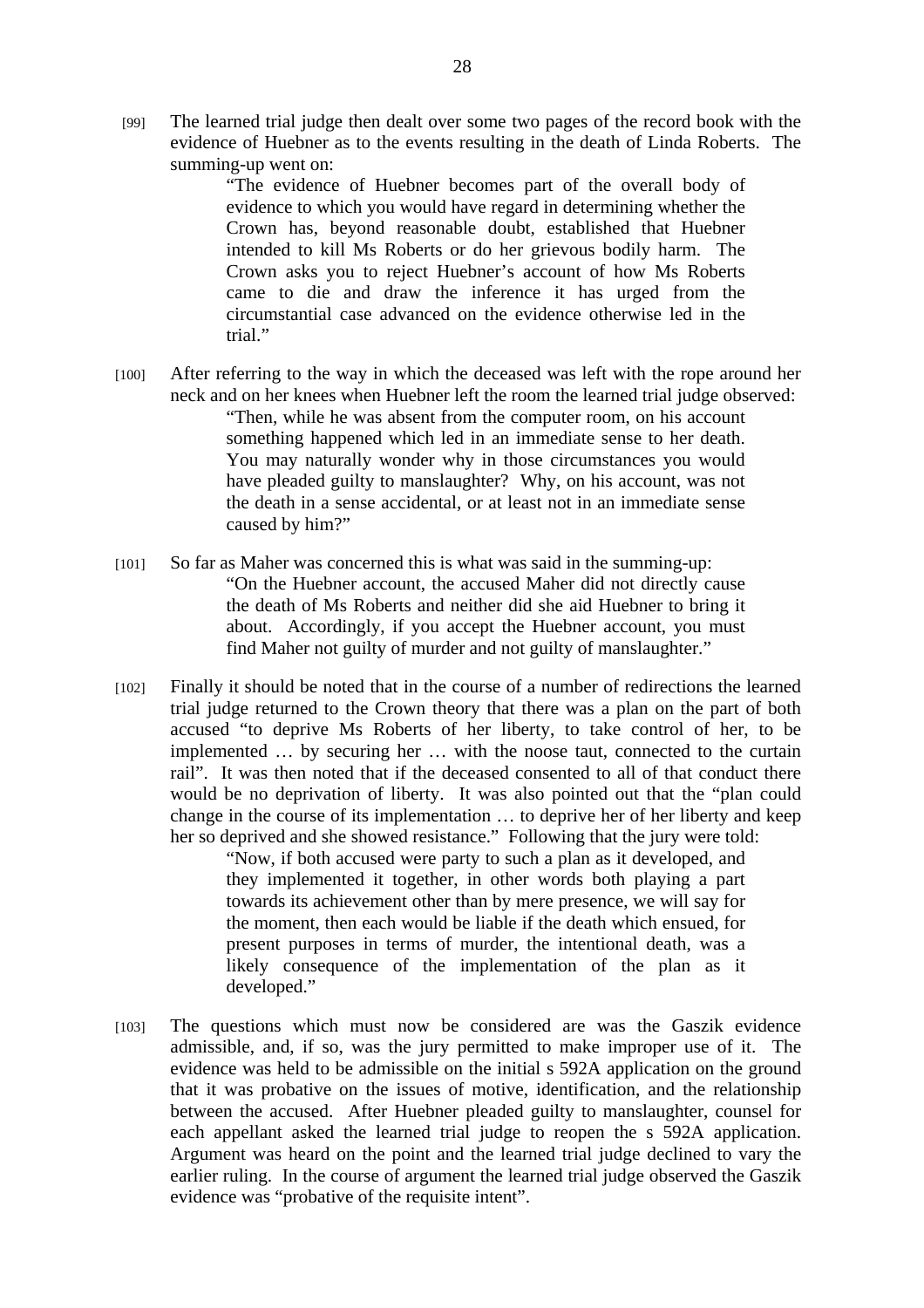- [104] A fair reading of the summing up indicates that the jury were directed that the Gaszik evidence was part of the circumstantial case against each accused, and could be considered on the issue of intent. The learned trial judge did inform the jury that the "Crown need not establish any particular motivation even for an intentional killing", but shortly before that reference was made to what the prosecution termed "Maher's jealous response to a bizarre sexual advance". That was a reference to the kiss which Maher referred to in her record of interview with the police. The prosecution appears to have put forward that jealousy as the motivation for Maher's involvement in the events leading to the death of the deceased.
- [105] Having considered the evidence, the summing up and the submissions on appeal, I have come to the conclusion that the involvement of each appellant in the Gaszik incident is not probative of motive or intent with respect to the killing of the deceased. The circumstances giving rise to the appellants doing what they did with Gaszik in May 2000 were not replicated in the events leading up to the deceased's visit to 107 Murton Avenue on 18 August 2001. There is no possible way it could logically be said that what happened in the Gaszik incident in May 2000 directly afforded motive for the killing of the deceased in August 2001. The real danger is that the prosecutor's addresses to the jury and the summing up create the aura that the appellants got some sort of thrill out of what they did to Gaszik and their motivation for acting in a similar way to the deceased was to get a similar thrill. Even if it was open to the jury to conclude from the evidence that there was a credible basis for drawing such an inference, it could not without more support a conclusion of murder (intentional killing) as distinct from manslaughter (death by misadventure). Some people do obtain thrills from bondage practices, but that does not mean that death is intended though death may result as a likely consequence of those practices going wrong. To my mind the Gaszik evidence had little or no probative value on the issue of motive, and none whatsoever on the issue of intent.
- [106] The question of the admissibility of the Gaszik evidence must be answered on the basis that until Huebner gave evidence there was no direct evidence indicating how the deceased may have met her death. There was evidence that the deceased had visited the residence of the appellants on 18 August and that the appellants were the last known people to have seen her alive. The prosecution also had evidence that a noose and a piece of plastic were found with the body in bushland. What the Gaszik evidence did was provide a critical link between those two planks in the prosecution case. Was it a coincidence that the two people who had last seen the deceased alive had previously placed a somewhat similar type of noose around a young female's throat in a bushland setting? The Gaszik evidence tended to link or identify the appellants with the body in the bush. To be admissible the evidence did not have to go beyond that. It merely provided another link in a possible circumstantial case.
- [107] The Gaszik evidence also to some extent showed the relationship between the two appellants in circumstances where a rope noose and plastic was used in an incident involving a young female in bushland. To that extent also the Gaszik evidence was sufficiently probative to possibly establish in the mind of reasonable jurors another link in the circumstantial chain particularly in the case against Maher.
- [108] That means that the Gaszik evidence was admissible, but it could not be used as a basis for inferring intent. In ruling that the evidence was probative of the requisite intent to kill, both the judge dealing with the s 592A application and the trial judge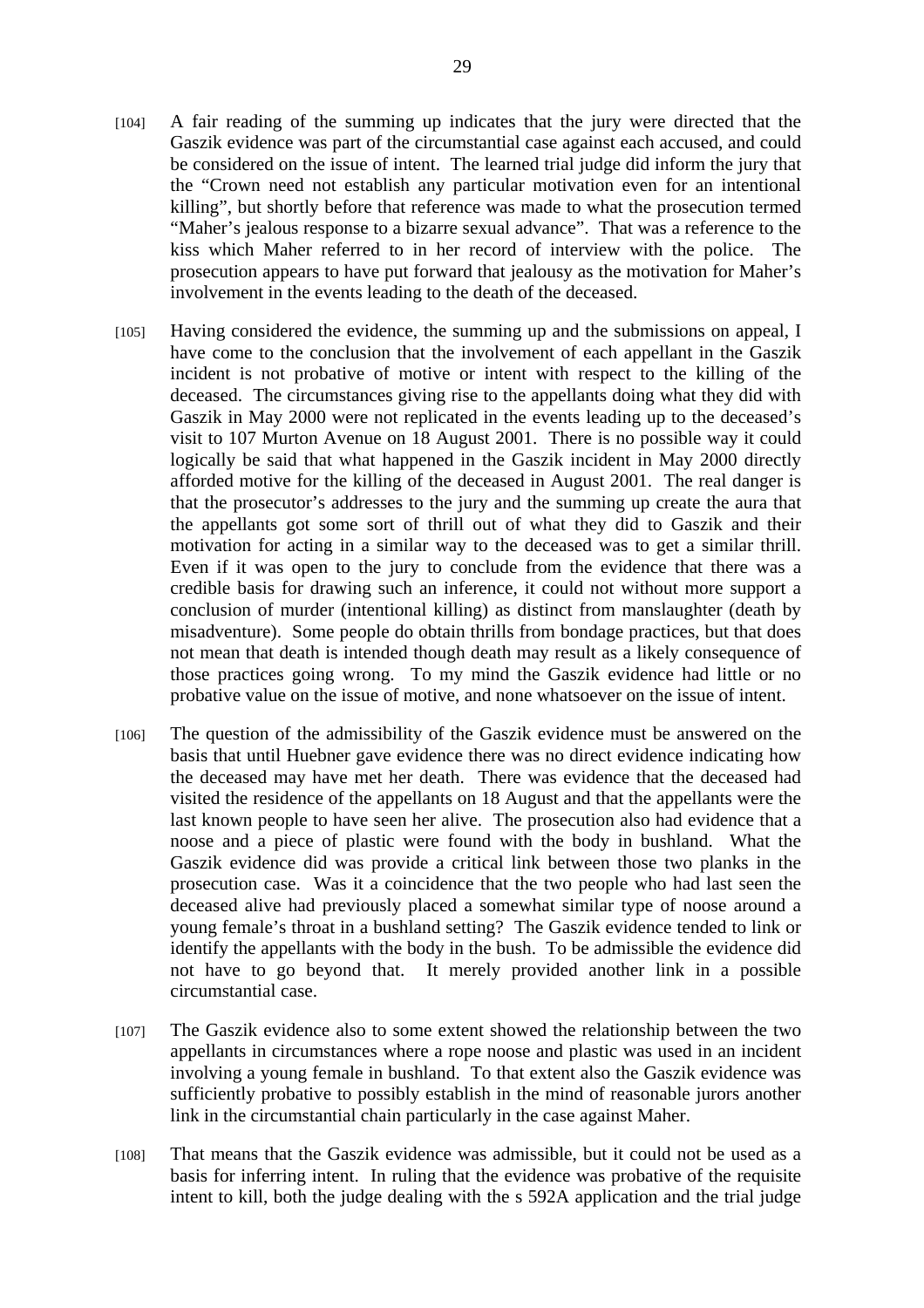specifically referred to Gaszik's evidence that Huebner said in the course of the incident "Why won't she die?" The making of that statement was disputed by Huebner and it was for the jury to decide who was to be believed. But even if some such statement was made it is not probative of an intent to kill Linda Roberts some 15 months later. Gaszik did not die, but it is clear that if either or both the appellants wanted that to happen that result could easily have been achieved. It has already been noted the circumstances surrounding the relationship between the appellants and Gaszik were quite different to the circumstances surrounding their relationship with Roberts. The emails clearly indicate that the deceased was happy to be a willing participant in unusual (even bizarre) behaviour with at least Huebner. Even if one does not accept Huebner's evidence that her reference to "stuff" was a reference to bondage, she was clearly interested in some sort of night stalking game. It was some nine days before 18 August that the meeting on that day was fixed, so there was no spur of the moment decision to meet on that day. There was clearly no "pressure" on the deceased to visit on that day, contrary to the assertion made by the Crown Prosecutor in his opening address. Given Huebner and the deceased had met the previous Saturday there was nothing in the "pre-arrangement" they meet at Murton Avenue on 18 August which was probative of an intent to kill.

- [109] I do not find it necessary in the circumstances to analyse in depth the reasoning in cases such as *Pfennig v R* (1995) 182 CLR 461 and *R v O'Keefe* [2000] 1 Qd R 564. Consideration of what was said in those cases convinces me that the Gaszik incident was not probative on the issue of the intent of the appellants with respect to the death of the deceased. The passages previously quoted from the summing up establish that the jury was invited to infer intent to kill Roberts from the Gaszik evidence. In putting the prosecution case to the jury the learned trial judge clearly indicated that it was the prosecution contention that the jury could conclude from the Gaszik evidence that each appellant intended to kill Roberts. At the very least the learned trial judge had to disabuse the jury as to that. But, as I have already indicated, by the summing up the learned trial judge also invited the jury to infer intent from the Gaszik evidence.
- [110] There is another matter relating to the Gaszik evidence which also needs to be addressed. The learned trial judge did instruct the jury, as already quoted: ". . . I stress to you strongly there is no charged offence involving Gaszik. The only charged offence concerns Ms Roberts. I mention Gaszik and what happened with her only to illustrate how you might reason in relation to what inferentially may have been wrought upon Ms Roberts. . . . Mr Martin made the point that you must not convict the accused just because of what happened to Ms Gaszik. That is quite correct. The Gaszik experience taken alone, of course, could not establish this alleged murder was committed by the accused. The Crown does not ask you to confine your attention to Gaszik. The Gaszik experience is but one of the many circumstances on which the Crown relies. Do not conclude from Gaszik in isolation the accused's guilt of anything in relation to Ms Roberts. But you may properly have regard to the Gaszik incident as one of the circumstances, perhaps a significant circumstance, depending on your view in the overall case." They are the only passages which could be regarded as a warning in accordance with *BRS v R* (1997) 191 CLR 275 at 305 and 329 and *Gipp v R* (1998) 194 CLR 106 at 132.
- [111] It is of critical importance when similar fact evidence is before the jury for the summing up to contain a clear, precise and strong warning as to the limited use which may be made of it. An inadequate warning was given here. In this case not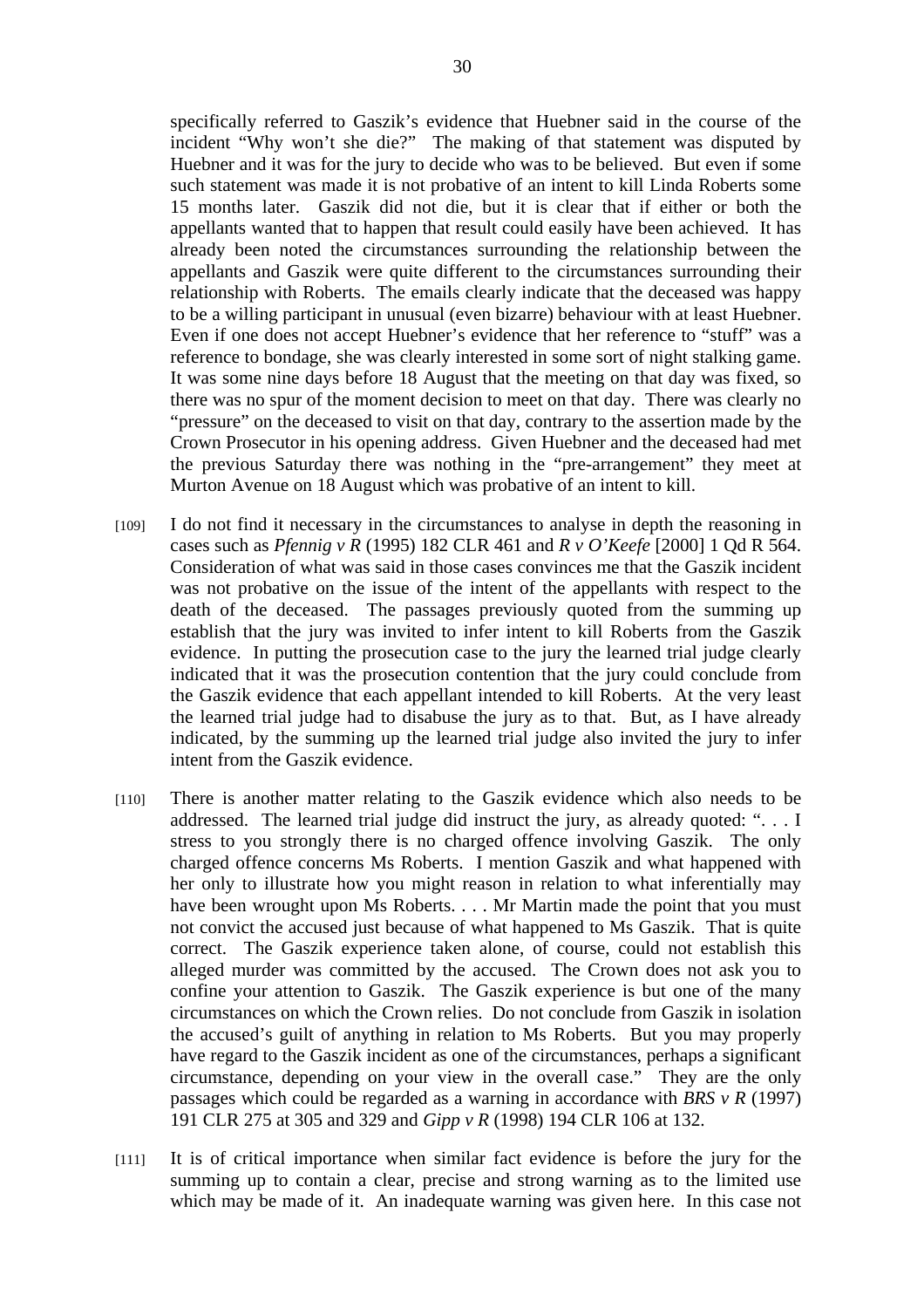only was there an insufficient warning given as to the relevance of the Gaszik evidence (it being capable of being regarded by the jury as propensity evidence) but the learned trial judge also erred in his summing up by indicating it could be used for inferring intent to kill Roberts when that was not an inference reasonably open on the evidence. Those considerations lead to the conclusion that the convictions for murder cannot stand.

- [112] In my view there are other major concerns about the adequacy of the summing up and the trial overall. I have quoted at some length in these reasons the evidence in relation to the scream heard in Murton Avenue on the night in question. It is obvious from perusing the opening and closing addresses of the Crown Prosecutor that this was regarded as critical evidence in the Crown case. That evidence, with the associated fact of the woman in the street carrying something, was used to put a sinister, incriminating complexion on the evidence that Maher washed a blue blanket. In his final address the Crown Prosecutor referred to the eerie scream of a woman attacked and made the following statements (fully quoted above): "It is the pale blue blanket and it is a blanket that we know is part of the real story because it is something that had to be washed. . . . The evidence is that woman who was running was being run down. She may well have been injured by this stage, Linda Roberts, and that's not speculation because her blood is found in the computer room. . . . it is a combination of things that can't be ignored and it is a combination of things that speaks of this: distress, violence, terror, someone being run down, events that fit into the pattern of the actual participation by Huebner in the killing of Linda Roberts." On an earlier occasion in that address it was asserted as a fact that it was Linda Roberts who was running in the street.
- [113] All of that was a gross overstatement of the evidence. The clearest example of the exaggeration contained in that is the reference to the woman being "run down". There is absolutely nothing in the evidence to support that. Indeed the only person who gave any evidence possible relevant to that was Peea. As noted above, when asked whether the man was running slower or faster than the woman he replied: "Slower, I think."
- [114] There is absolutely no evidence identifying the woman running in the street as the deceased. When the police initially asked Huebner about the incident they quite properly framed questions on the basis that the woman could possibly have been either Roberts or Maher. Whilst in the witness box, both in chief and in crossexamination, Huebner was questioned as to whether the woman could have been either Maher or Roberts. When one also puts into the melting pot the evidence of Bernice Minniecon that there was a group of four people (two boys and two girls) in the street with one of the girls holding a "white blanket or pillow or something", one sees that there was no clear basis for the Prosecutor's contention. The repeated erroneous statements in that address could have deflected the jury from their initial task of evaluating the evidence and determining the relevance, if any, to the ultimate question for them to answer.
- [115] The credibility of Peea was certainly a significant issue for the jury. He initially in evidence could not recall seeing a man, and it was only after he was shown his original statement that he agreed that there was also a man running in the street. Of perhaps even greater significance is his evidence that it was only after police prompting that he accepted that what the woman was carrying was a blanket, rather than some other unidentified object.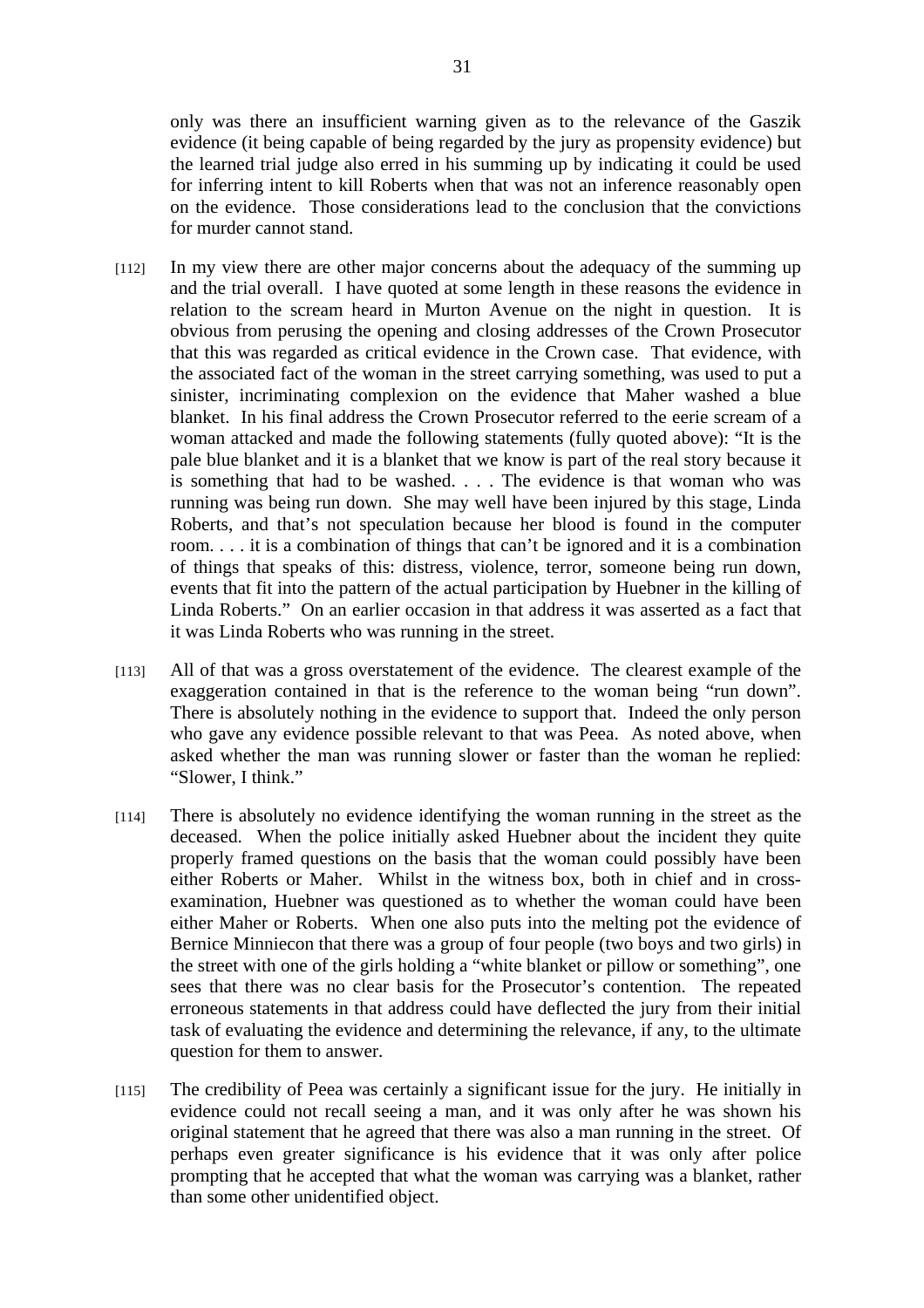- [116] Further, none of the evidence indicated that the scream came from 107 Murton Avenue, and there was also the fact that on the account of all those who heard the scream it occurred some time between 10.30pm and 1.00am, whereas Huebner's evidence was that the deceased met her death at about 8.00pm.
- [117] All of those matters clearly necessitated the jury being instructed that they had to scrutinise the evidence carefully before they could conclude that the evidence of the scream (and the object being carried by the woman) was in any way associated with the death of the deceased. Because of the gross overstatement by the Crown Prosecutor in his address to the jury it was incumbent upon the learned trial judge to draw the jury's attention to the serious issues of credibility which had to be addressed before the evidence of the scream could be used as one of the circumstantial links in the case against the appellants. It was totally inadequate for the learned trial judge to merely observe: "Defence counsel reminded you of discrepancies as between the various accounts of all that evidence given by the respective witnesses". That came after the learned trial judge referred to "the chase up Murton Avenue" which tended to give credence to the Crown Prosecutor's contention that the woman was being "run down".
- [118] It seems clear that the prosecution used the "scream and chase" as material evidence from which the jury could infer intent to kill and overcome the competing hypothesis of death by misadventure. Because of that the passages quoted from the evidence are of critical importance and ought to have been more fully dealt with by the learned trial judge in his summing up.
- [119] This aspect of the case becomes of greater importance once it is accepted that the Gaszik evidence cannot be used to support a finding of intent. Because of the major inconsistencies in the evidence of the six witnesses who gave evidence as to the "scream and chase", and because there is no evidence identifying either Roberts as the woman running or Huebner as the man running, no jury, properly directed, could infer intent to kill from that evidence.
- [120] As noted above in the summing up the learned trial judge enumerated five principal circumstances on which the Crown relied in order to establish Huebner was guilty of murder. I have dealt with the evidence of Gaszik and the "evidence of the scream and chase up Murton Avenue", two of the matters so enumerated. The learned trial judge also listed as one of the circumstances "the pre-arrangement that Ms Roberts visited the accused at 107 Murton Avenue on the Saturday afternoon". As already pointed out, on the evidence that arrangement was made more than a week before, and Roberts was clearly a willing party to the visitation. That circumstance therefore must be neutral when one is considering whether her death was the result of misadventure or an intentional act on the part of Huebner. The next circumstance referred to by the learned trial judge was the presence of blood in the computer room. That is consistent with Huebner's account of how the deceased met her death and the disposal of the body. It certainly is a circumstance linking Huebner (and possibly Maher) to the death, but it is hardly probative on the question whether the death was by misadventure or intentionally caused.
- [121] The other circumstance which was the subject of detailed evidence, submission, and direction during the trial was the conduct of Huebner and Maher subsequent to the death. Before Huebner's admission as to responsibility for the death, that evidence was of particular significance because it indicated Huebner and Maher went to great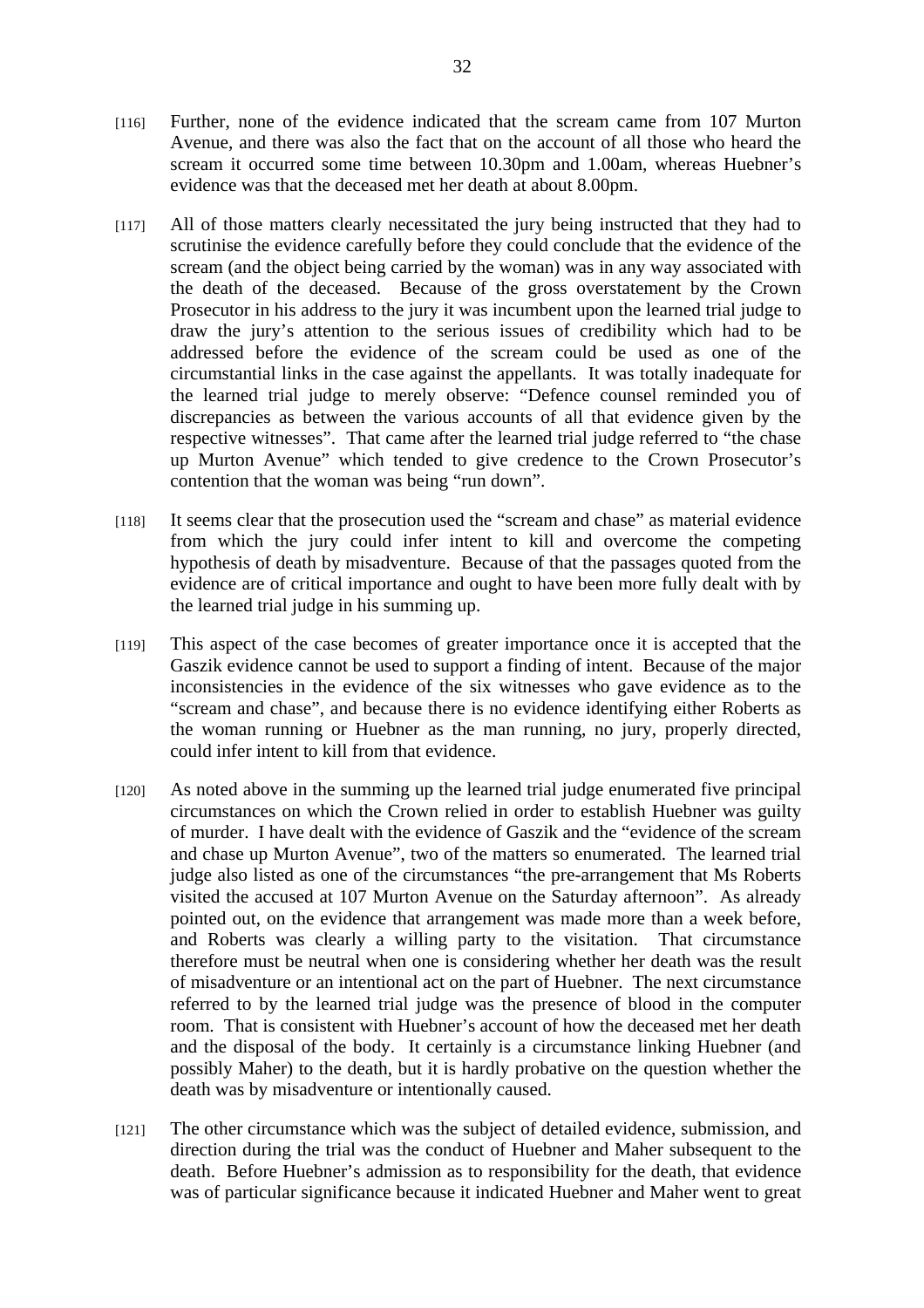lengths to deflect away from them the police investigation into the disappearance of the deceased. But once it is accepted that the deceased met her death at the hands of Huebner the evidence has little or no probative value on the question whether the death was intentionally caused or was by misadventure. If Huebner (and Maher) acknowledged some responsibility for the unlawful killing of Roberts then the subsequent conduct is explicable on the basis that they were endeavouring to avoid the consequences of that.

- [122] In the summing up the learned trial judge referred to two additional circumstances referrable to Maher. Firstly Gaszik's account of Maher's participation in the events involving Gaszik, and secondly Maher's statement to the police of the "passionate kiss". Enough has already been said to dispose of the first matter. Nothing in Gaszik's evidence of the incident involving her could found a conclusion that Maher participated in events with Roberts with an intention that she should be killed.
- [123] It is clear from the concluding address of the Prosecutor (quoted above) that the case against Maher was dependent to a large extent on the "passionate kiss" and the "jealous response" to it. Because of that the Prosecutor said "we can add an extra element in the case of Maher. This is an element of participation in an event that's not a teaching of how to tie a knot. It's a bizarre sexual advance." The logic of that escapes me. The point, however, was taken up by the learned trial judge in the summing up (quoted fully above): "The Crown relies on a sexual overtone to the attack on Ms Gaszik, to be gathered most specifically from the ultimate threesome proposition if you found it was made. You recall Ms Maher's reference during the police interview to the passionate kissing of Ms Roberts at Murton Avenue. The Crown asks you to infer that just as the accused worked together in relation to Ms Gaszik, so they did in relation to Ms Roberts." Again I have difficulty in appreciating the reasoning.
- [124] Clearly there was some sexual overtone to the visit by the deceased to Murton Avenue on the day in question; her last email is sufficient indication of that. If Huebner and Maher were interested in "threesomes", why would Maher have such a jealous response to the kiss. As already noted the emails from the deceased clearly indicate she was interested in participating in what could only be described as unusual (even bizarre) conduct. The danger is that by inviting the jury to speculate on the significance of specific features of the conduct it heightens the risk of the jury failing to consider logically and dispassionately the evidence as to the critical issue, namely whether there was an intention to kill.
- [125] The learned trial judge correctly directed the jury that if they accepted Huebner's evidence in its entirety as to the manner in which Roberts met her death they would have to find Maher not guilty of both murder and manslaughter. But clearly the jury did not accept the entirety of Huebner's evidence. The case against Maher was left to the jury, as already noted, on the basis of either s 7 (aiding Huebner) or s 8 of the Criminal Code. The scenario put to the jury in the summing up as the prosecution case dependent on s 8 was predicated on a plan to deprive Roberts of her liberty and keep her so deprived. It seems that the existence of such a plan was to be established by inference from the Gaszik evidence. Again I have serious doubts as to whether the Gaszik evidence could be used for that purpose. It really seems to be but another instance of propensity reasoning. But even if one accepts that there was evidence establishing such a plan there was nothing, in my view, which would have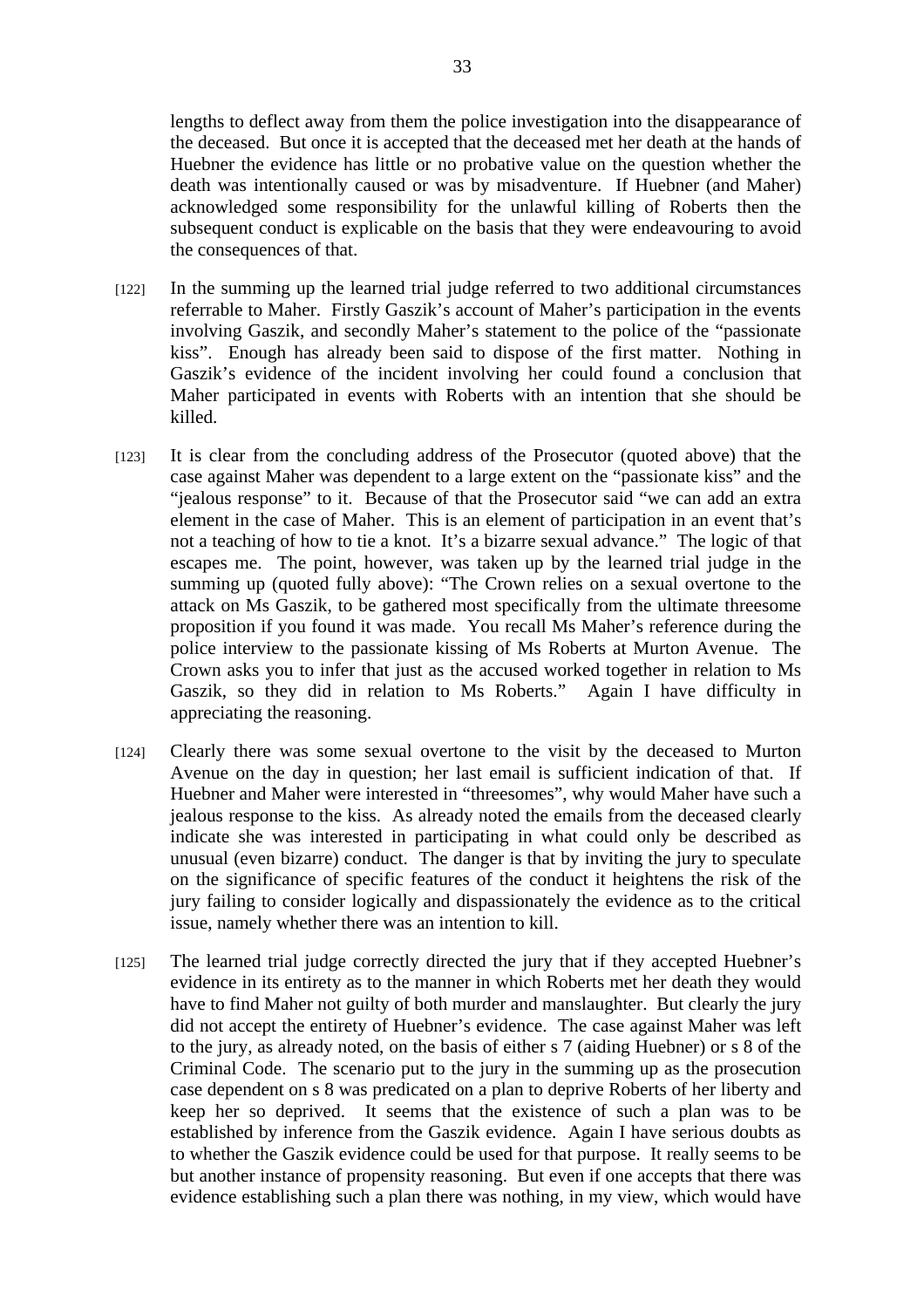entitled a reasonable jury to conclude that intentional death was a probable consequence of the implementation of that plan. The relevant passages in the summing up, quoted above, are extremely vague both as to the evidence establishing such a plan and how the evidence established that it was a probable consequence of the implementation of the plan the death would occur. The statement in the summing  $up -$  "or the plan in its more serious escalating form in the context of resistance" – is highly speculative.

- [126] But such matters need not be considered further. So far as Maher is concerned it follows from the fact that Huebner's conviction for murder cannot stand, hers must also be set aside. Not only were the verdicts based on an improper use of the Gaszik evidence, but as the foregoing analysis shows they were also unsafe and unsatisfactory.
- [127] The question then becomes should there be a re-trial for murder. A jury was entitled to reject Huebner's evidence as a full and complete account of how the deceased met her death. Clearly the jury in this case was not prepared to accept all of it. The evidence is not precise as to where the deceased met her death; it could have occurred in the house in Murton Avenue or at the place in the bush where her body was found. A reasonable jury would have little difficulty in concluding that the noose found near the body was associated with, if not the cause of, her death. A reasonable jury, properly instructed, would have undoubtedly concluded that Huebner was responsible for the death. The critical question is whether or not there is evidence on which a jury acting reasonably could conclude that Huebner intended to kill. Though there are horrifying aspects surrounding the death, and though Huebner's subsequent conduct was callous in the extreme, I have come to the conclusion that there is insufficient evidence available to support a finding that Huebner intended to kill Roberts. Given all of the available evidence the deceased met her death, either at 107 Murton Avenue or in the bush at Mackenzie, when Huebner tied her up, including by putting rope around her neck, in the course of a bizarre bondage episode. Huebner was criminally responsible for the death and is clearly guilty of manslaughter. It does not necessarily mean that he is guilty of manslaughter in the precise circumstances that he recounted in evidence. But nevertheless the offence he committed, given the available evidence, was manslaughter rather than murder.
- [128] It is appropriate, before leaving Huebner, to say that no substantive submissions were put before the learned trial judge on the issue of sentence. Given the jury verdict the only sentence which could be imposed according to law was life imprisonment. Since the order of this court will be that a verdict of manslaughter should be substituted for that of murder, the matter of sentencing should be remitted to the Trial Division.
- [129] That leaves for consideration the position of Maher. Particularly given what has been said with respect to Huebner, it is clear that no jury, properly instructed, could be satisfied beyond reasonable doubt that she had an intention to kill. The real question is whether or not she should be re-tried for manslaughter. As already pointed out a jury is not bound to accept Huebner's explanation to the manner in which Roberts died, and clearly the jury in this case did not accept that explanation. The fact that on Huebner's precise version Maher would be not guilty of manslaughter does not mean that there is not a case for her to answer on that charge.